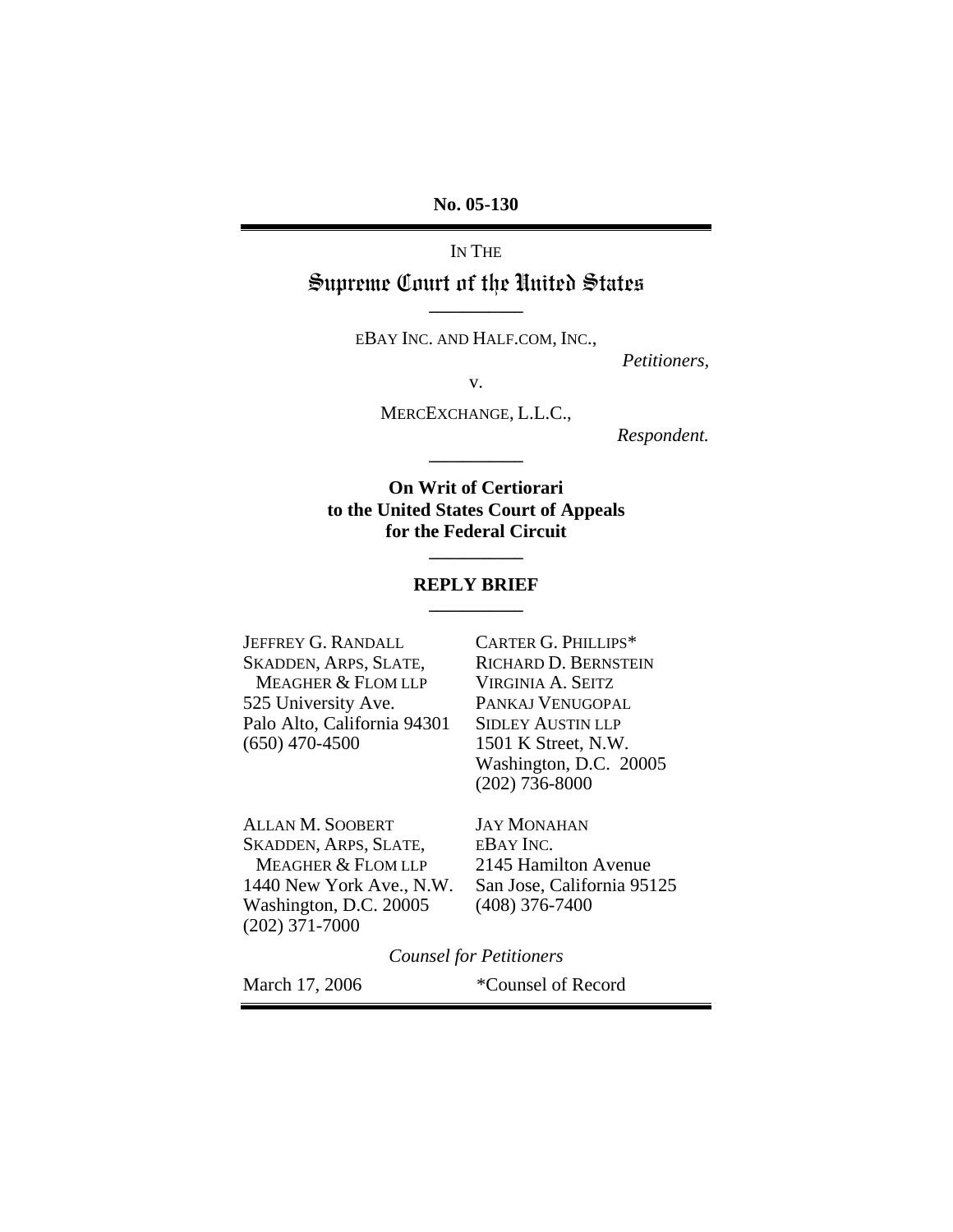# TABLE OF CONTENTS

|                                                                                         | Page                |
|-----------------------------------------------------------------------------------------|---------------------|
|                                                                                         | $\ddot{\mathbf{i}}$ |
| INTRODUCTION AND SUMMARY OF ARGU-                                                       | 1                   |
|                                                                                         | 2                   |
| I. 35 U.S.C. § 283 REQUIRES APPLICATION OF                                              | 2                   |
| II. THE FEDERAL CIRCUIT'S DECISION CAN-<br>NOT BE RESURRECTED UNDER THE FOUR-           | 5                   |
| A. The District Court Reasonably Found The<br>Absence Of Both An Irreparable Injury And | 6                   |
| 1. An Injunction Would Not Render Multiple                                              | 8                   |
| 2. MercExchange's Potential Injury Is Solely                                            | 9                   |
| 3. MercExchange's Monetary Injury Could Be                                              | 14                  |
| B. The District Court Reasonably Balanced The                                           | 17                  |
| C. The District Court Reasonably Weighed The                                            | 19                  |
|                                                                                         | 20                  |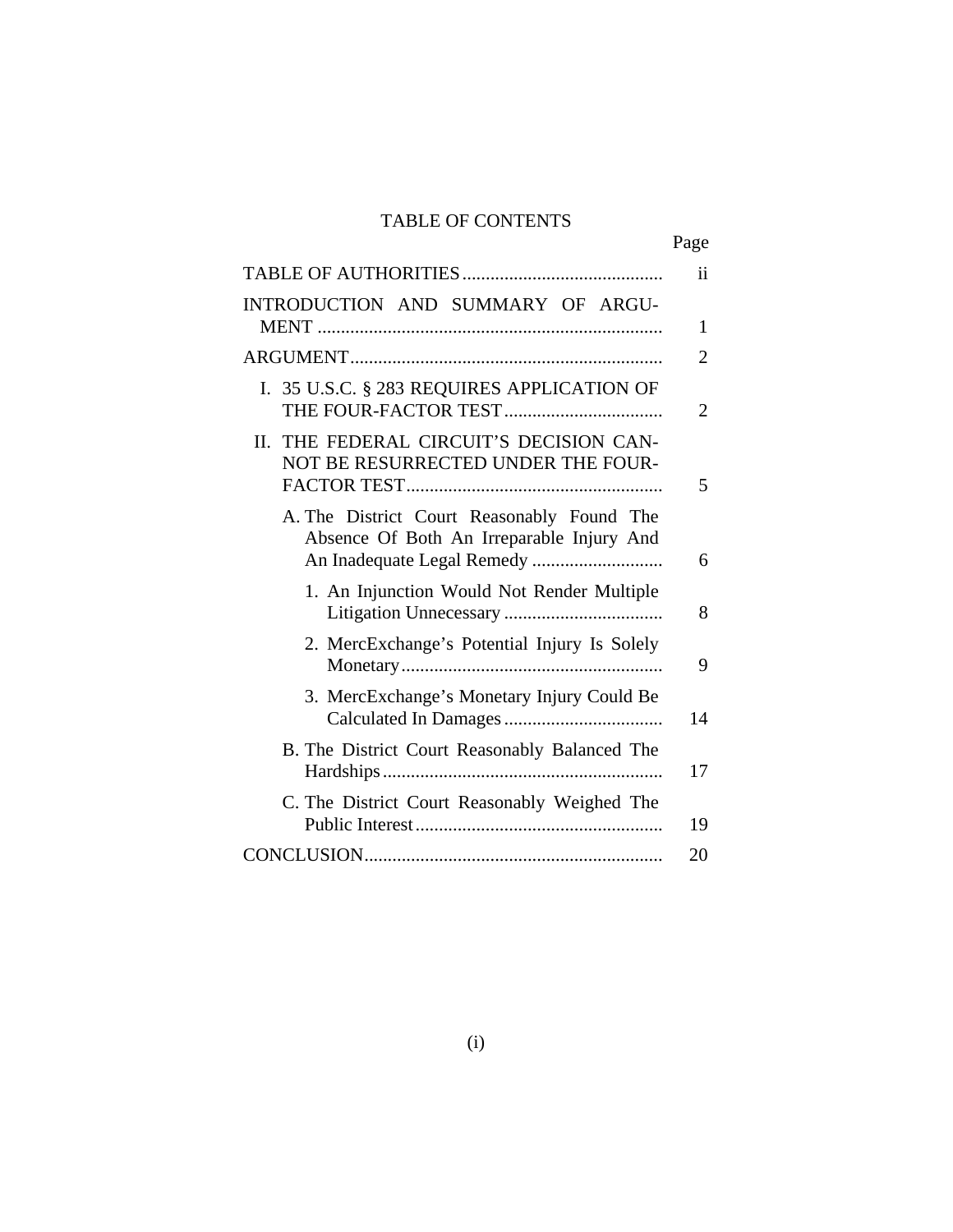# TABLE OF AUTHORITIES

ii

CASES Page

| Additive Controls & Measurement Sys., Inc. v.     |      |
|---------------------------------------------------|------|
| Flowdata, Inc., 154 F.3d 1345 (Fed. Cir.          |      |
|                                                   | 8, 9 |
| Albemarle Paper Co. v. Moody, 422 U.S. 405        |      |
|                                                   | 3    |
| Amoco Prod. Co. v. Village of Gambell, Alaska,    |      |
|                                                   |      |
| Bio-Rad Labs., Inc. v. Nicolet Instrument Corp.,  |      |
|                                                   | 17   |
| Bigelow v. RKO Radio Pictures, 327 U.S. 251       |      |
|                                                   | 16   |
| Caddy-Imler Creations, Inc. v. Caddy, 299 F.2d    |      |
|                                                   | 14   |
| Cellular Sales, Inc. v. MacKay, 942 F.2d 483 (8th |      |
|                                                   | 14   |
| Continental Paper Bag Co. v. Eastern Bag Co.,     |      |
|                                                   | 5    |
| Fuji Photo Film Co. v. Jazz Photo Corp., 394      |      |
|                                                   | 19   |
| Hecht v. Bowles, 321 U.S. 321 (1944)              | 17   |
| High Tech Med. Instrumentation v. New Image       |      |
| Indus., Inc., 49 F.3d 1551 (1995) 10, 13          |      |
| Hilton v. Braunskill, 481 U.S. 770 (1987)         | 20   |
| Knorr-Bremse Systeme Fuer Nutzfhrzenge GMBH       |      |
| v. Dana Corp., 383 F.3d 1337 (Fed. Cir.           |      |
|                                                   | 17   |
| Mitchell v. Lublin, McGausky & Assocs., 358       |      |
| U.S. 207 (1959)                                   | 7    |
| Newman v. Piggie Park Enters., 390 U.S. 400       |      |
|                                                   | 3    |
| Rizzo v. Goode, 423 U.S. 362 (1976)               | 7    |
| Rondeau v. Mosinee Paper Corp., 422 U.S. 49       |      |
| $(1975)$                                          | 7    |
|                                                   | 18   |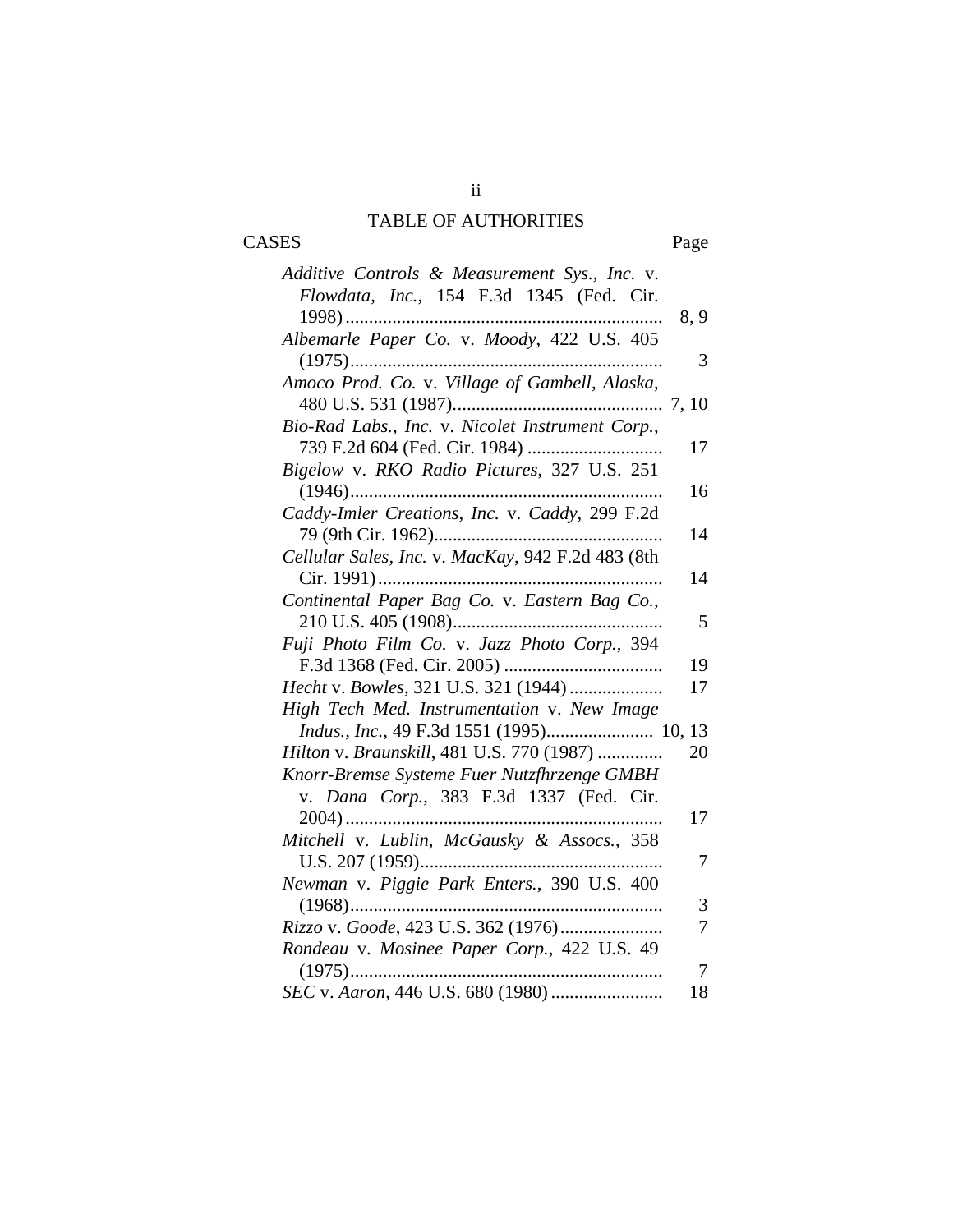# TABLE OF AUTHORITIES—continued

|                                                    | Page           |
|----------------------------------------------------|----------------|
| Sampson v. Murray, 415 U.S. 61 (1974)              | 10             |
| Sensonics, Inc. v. Aerosonic Corp., 81 F.3d 1566   |                |
|                                                    | 16             |
| Shockley v. Arcan, 248 F.3d 1349 (Fed. Cir.        |                |
|                                                    | 17             |
| State Street Bank & Trust Co. v. Signature Fin.    |                |
| Group, Inc., 149 F.3d 1368 (Fed. Cir. 1998)        | $\overline{4}$ |
| United States v. Oakland Cannabis Buyers'          |                |
|                                                    | 12             |
| United States v. W. T. Grant Co., 345 U.S. 629     |                |
|                                                    | 6              |
| United States v. Zenon, 711 F.2d 476 (1st Cir.     |                |
|                                                    | 14             |
| Vulcan Eng'g Co. v. Fata Aluminum, Inc., 278       |                |
|                                                    | 17             |
| Weinberger v. Romero-Barcelo, 456 U.S. 305         |                |
|                                                    | 2, 4           |
| Windsurfing Int'l, Inc. v. AMF, Inc., 782 F.2d 995 |                |
|                                                    | 17             |

# **STATUTES**

# SCHOLARLY AUTHORITIES Page

| Note, The Disclosure Function of the Patent |    |
|---------------------------------------------|----|
| System (Or Lack Thereof), 118 Harv. L. Rev. |    |
|                                             | 17 |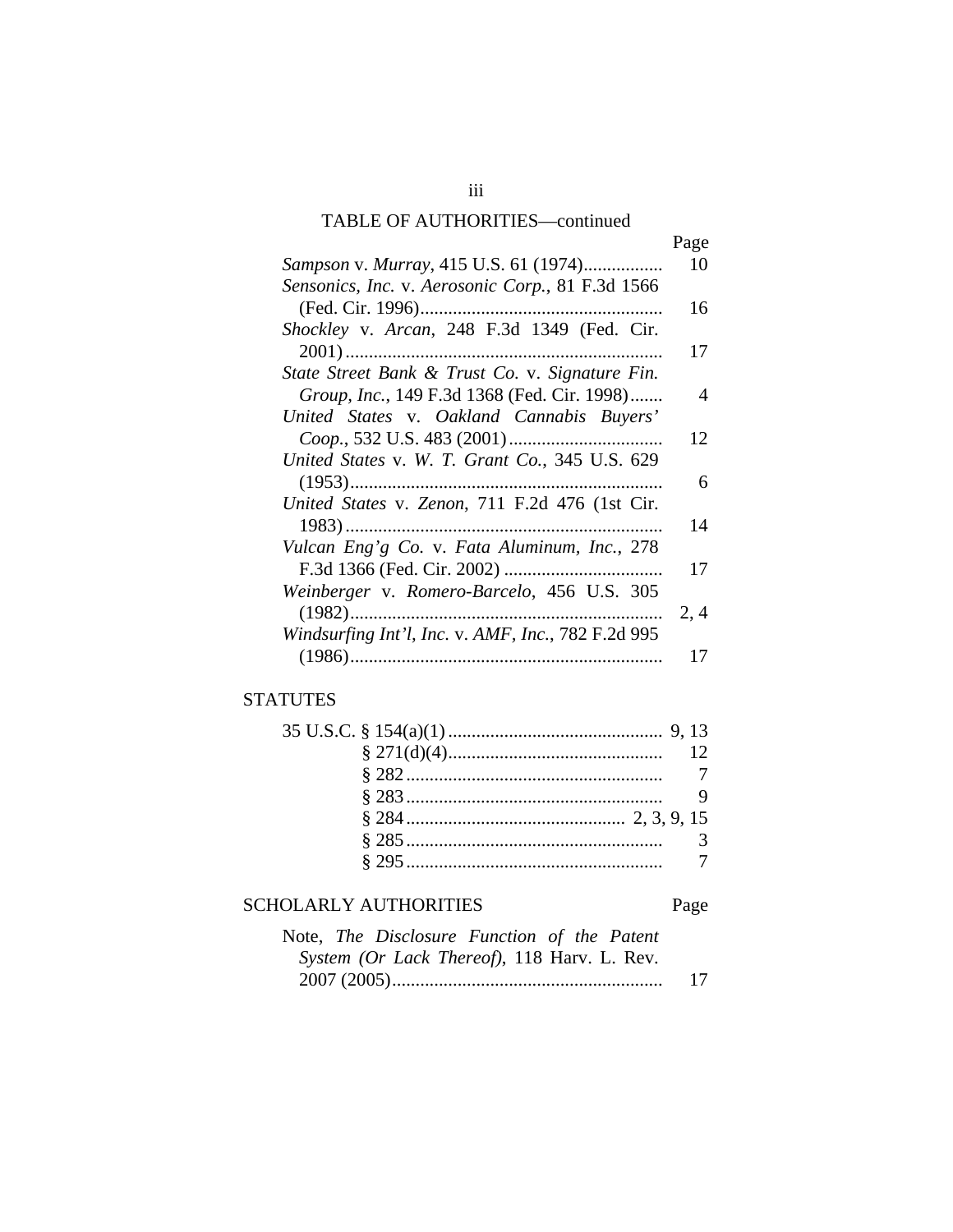# TABLE OF AUTHORITIES—continued

|--|

| 14 |
|----|
|    |

iv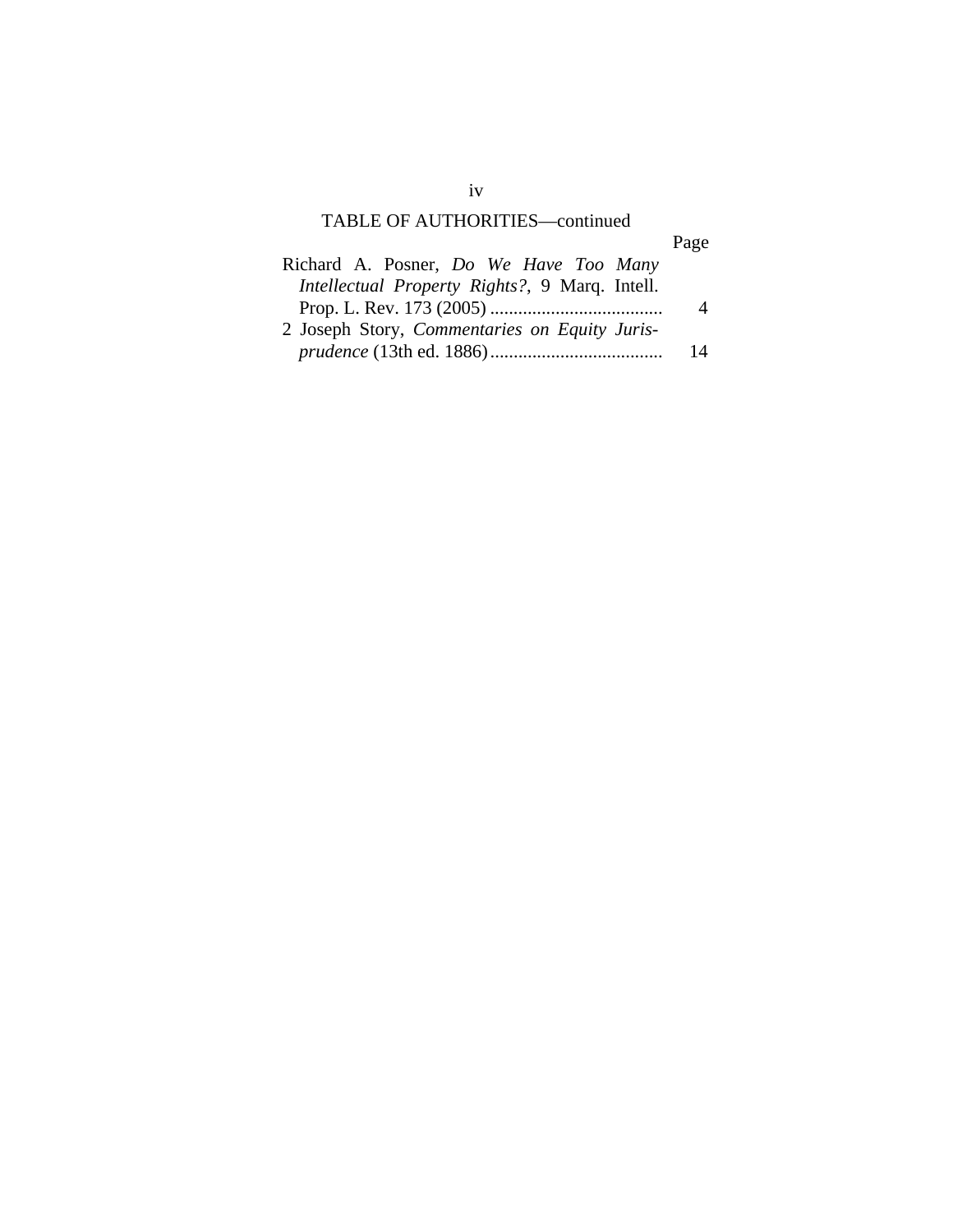## **INTRODUCTION AND SUMMARY OF ARGUMENT**

The sixteen briefs of respondent and its *amici* devote very few pages to defending the stated permanent injunction test used in the decision below and, indeed, in twenty years of Federal Circuit case law. The Federal Circuit's erroneous approach cannot be rehabilitated in this case as a correct application of the abuse-of-discretion standard of review to the traditional four-factor test.

MercExchange and its *amici* do not dispute that, under the four-factor test, an injunction may *not* issue if the trial court reasonably finds that the plaintiff will not suffer "irreparable injury" and has "an adequate remedy at law." Pet Br. 34-35. Such a reasonable finding ends the matter. Respondent does not point to one fact about this case that suggests that, absent an injunction, it will be irreparably injured, or lack an adequate legal remedy.

The district court reasonably found that the Federal Circuit's (erroneous) presumption of irreparable harm was rebutted based on three facts that a trial court is in the best position to assess. *First*, an injunction would not prevent unnecessary, multiple litigation because new "separate infringement *trials*" would still be necessary to determine "if the changes to defendants' system" infringe MercExchange's undisputedly amorphous patent. Pet. App. 58a-59a (emphasis added). Far from denigrating respondent's right to exclude, or requiring respondent to give eBay a compulsory license, the district court stated that it was likely "to award enhanced damages" if eBay's "new systems" were found to infringe. *Id.* at 59a. *Second*, if eBay's work around is proven to be a new infringement, MercExchange's injury will be solely monetary as it exists only to license, does not commercialize its patents, said it was only seeking damages, and confirmed that by not seeking a preliminary injunction. *Id.* at 54a-56a. *Third*, any monetary injury to MercExchange during the attempted work around could be readily remedied under 35 U.S.C. § 284, which provides that "the court *shall* award the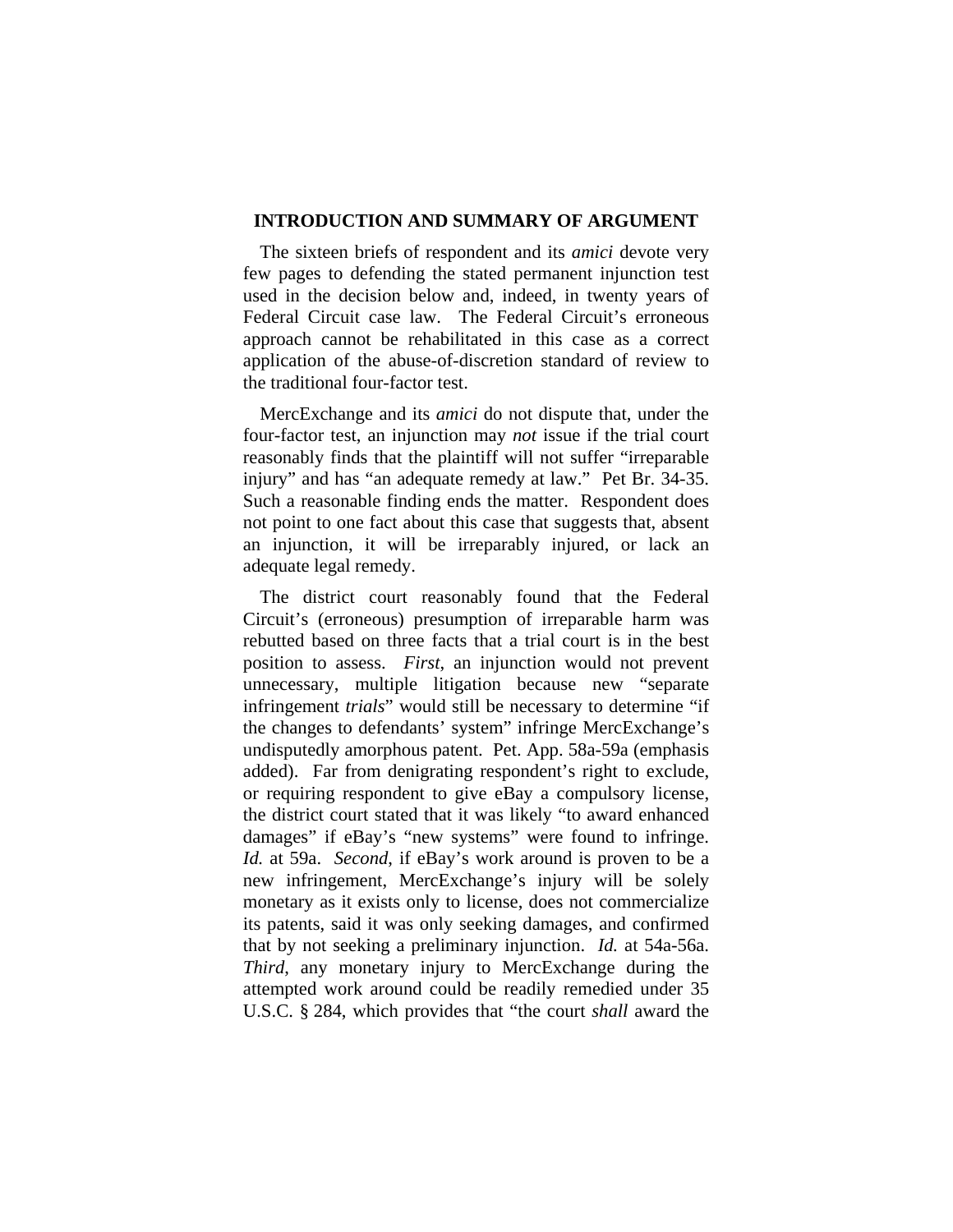claimant damages *adequate* to compensate for the infringement.'" 35 U.S.C. § 284 (emphases added); Pet. App. 59a (finding that "the plaintiff will certainly be compensated"). MercExchange's own experts stated that their damages method captured "the total economic value of the resulting reasonable royalty that is *adequate* to fairly compensate MercExchange for the defendant's infringement." Fed. Cir. App. A27601 (emphasis added).

Instead of basing their arguments on the facts reasonably found by the district court, MercExchange and their *amici* argue that patentees "generally" show irreparable injury and an inadequate remedy at law. But the discretionary fourfactor test embodied in 35 U.S.C. § 283 is the antithesis of a "one size fits all" rule. *Other* patentees will sometimes need an injunction to prevent unnecessary, multiple litigation. For example, in a garden-variety case of intentional copying, an injunction is obviously proper because a work around is neither planned nor plausible. *Other* patentees sometimes will suffer a non-monetary injury. For example, a manufacturer might want to exclude any competing product from the market. But none of this applies to the facts of this case as found by the district court.

It cannot be an abuse of discretion to find, based on the facts of this case, a lack of irreparable injury and that damages would be an adequate remedy. The damage to patent cases from twenty years of the Federal Circuit's nearautomatic injunction rule has been bad enough. That damage should not be expanded by neutering the discretionary fourfactor test that is central to myriad areas of the law.

### **ARGUMENT**

## **I. 35 U.S.C. § 283 REQUIRES APPLICATION OF THE FOUR-FACTOR TEST.**

The United States agrees that the "familiar four-factor test set out in *Weinberger* v. *Romero-Barcelo*, 456 U.S. 305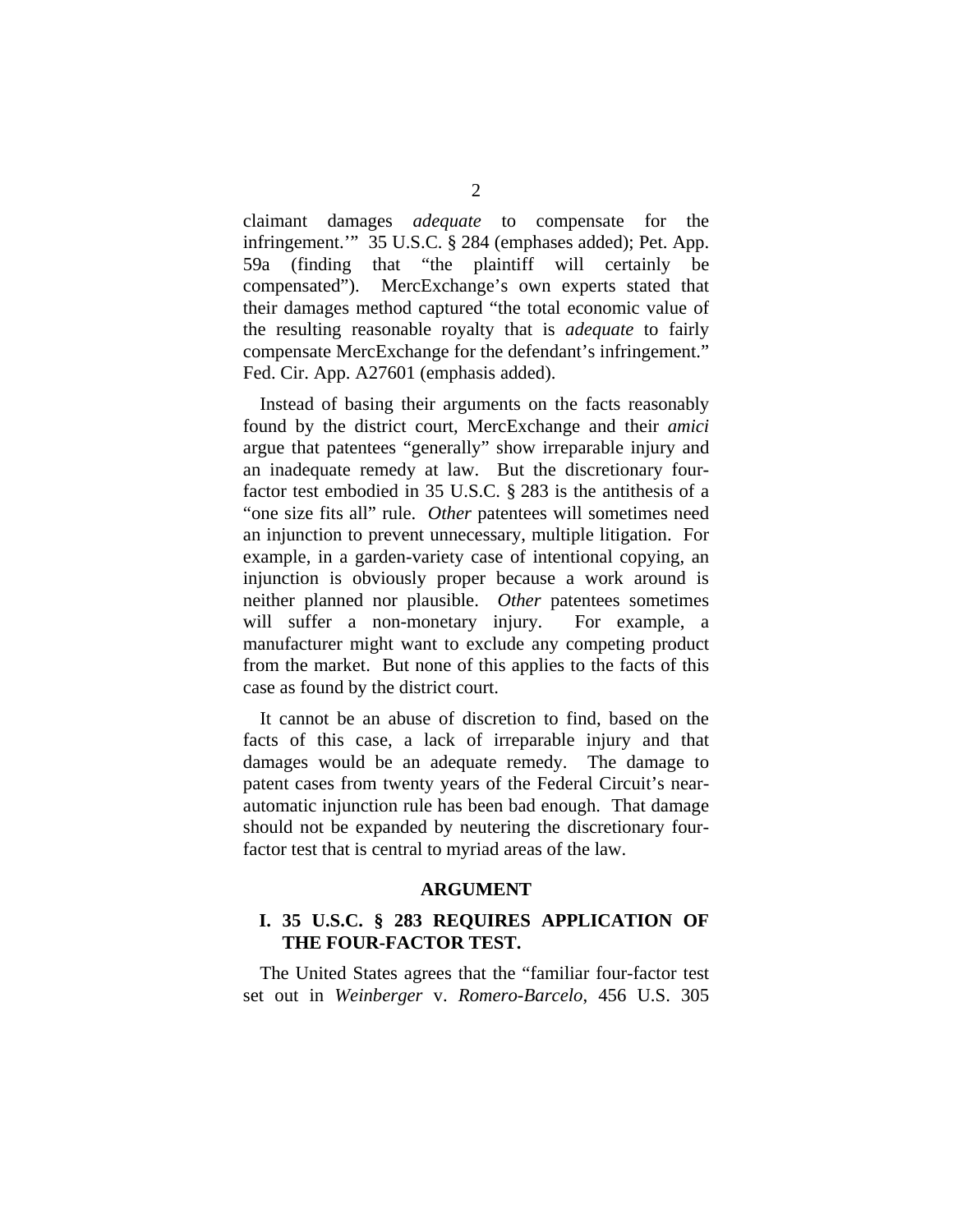(1982)" "provides the appropriate framework for disciplined evaluation of the special considerations that apply to patent claims"; that "[t]he decision whether injunctive relief is appropriate must necessarily turn on the facts of each case"; and that appellate courts review the application of the fourfactor test for "abuse of discretion." U.S. Br. 9.

Remarkably, MercExchange never directly states its position on whether 35 U.S.C. § 283 requires application of the four-factor test. Instead, MercExchange obliquely defends the Federal Circuit's approach as a "*general* rule that a permanent injunction will issue once infringement and validity have been adjudged." Resp. Br. 15. But, as the Solicitor General succinctly explains, "[c]onstrued as enunciations of the governing legal rule, [the Federal Circuit's] statements would be erroneous: no 'general rule' mandates injunctive relief in patent cases." U.S. Br. 12.

Ignoring that this case involves injunctive relief, MercExchange first defends the Federal Circuit's "general rule" by citing cases interpreting civil rights statutes giving courts discretionary authority to award backpay and attorneys' fees. Resp. Br. 15-16. *Albemarle Paper Co.* v. *Moody*, 422 U.S. 405 (1975), required backpay under Title VII because that remedy is necessary to deter employment discrimination and, like damages, serves a compensatory or "make whole" purpose. And, *Newman* v. *Piggie Park Enterprises*, 390 U.S. 400 (1968), held that attorneys' fees should ordinarily be awarded to prevailing civil rights plaintiffs, because the public interest required such plaintiffs to act as "private attorney[s] general." *Id.* at 402. None of these justifications is remotely applicable to the granting of *injunctions* under the Patent Act, which is primarily addressed to private commercial relations, expressly requires "adequate" compensation for infringement, 35 U.S.C. § 284, and confines attorneys' fees to "exceptional cases." *Id.* § 285.

MercExchange next claims that this Court's cases applying the four-factor test do not undermine the "general rule"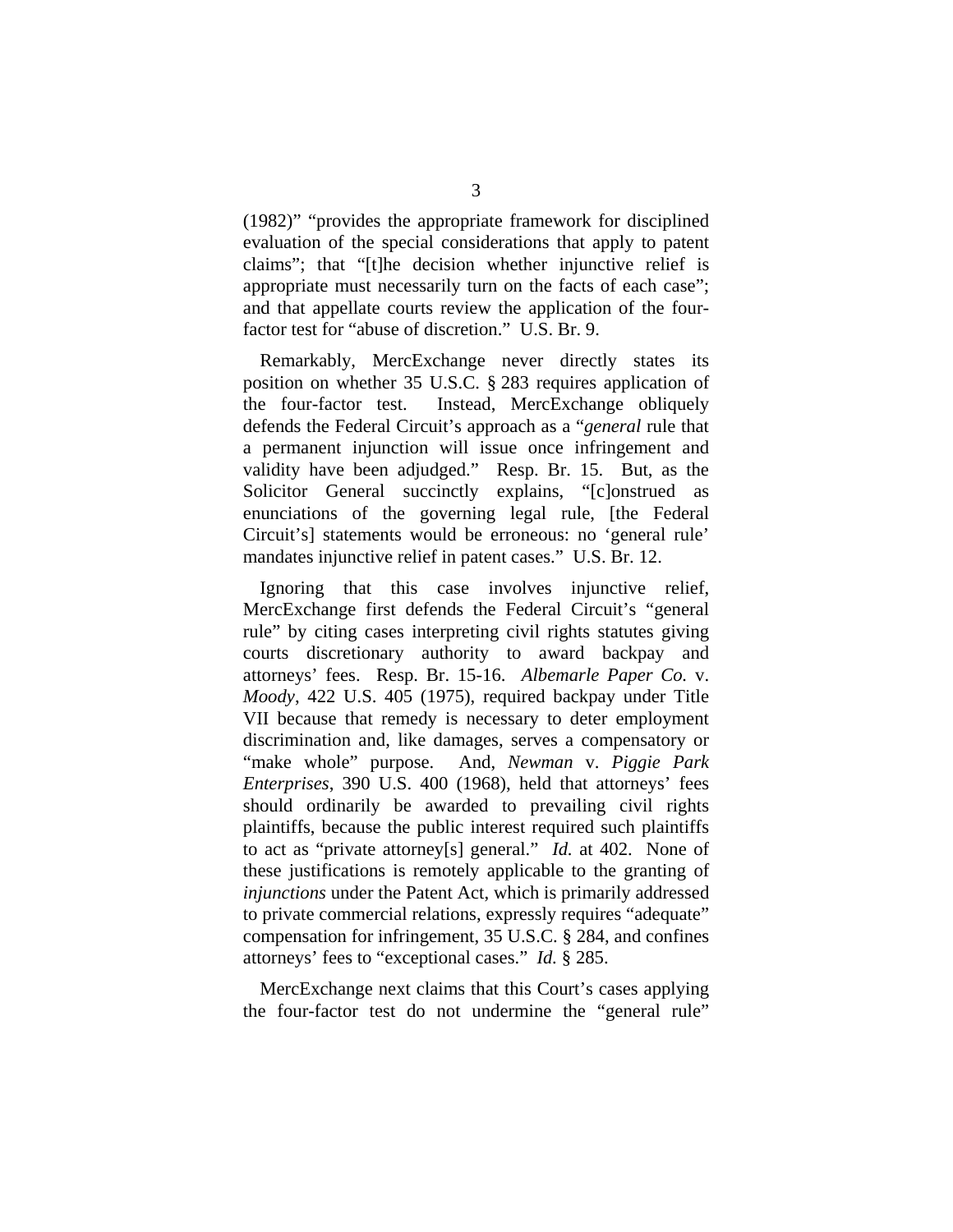because they hold only that "irreparable harm cannot be presumed from the bare violation of a statute where none of the harms the statute was designed to prevent have occurred." Resp. Br. 16. These decisions cannot be cabined in this way. *Romero-Barcelo*, for example, instructed district courts to consider the four factors even though the defendant was discharging munitions into the water. 456 U.S. at 312-13. Respondent cites no decision rejecting the four-factor test for a statute that grants discretionary authority to issue injunctions.

That leaves MercExchange with a weak defense of the Federal Circuit's "general rule" as a descriptive observation that patentees are often entitled to injunctive relief. A "general" trend, however, by definition admits there are counter-examples.<sup>1</sup> Moreover, Respondent's "general rule" originated in the application of the four-factor test to patents of a materially different type in a different era—*i.e.*, before business method patents and NPEs existed. The Federal Circuit did not recognize business method patents until 1998, *State Street Bank & Trust Co.* v. *Signature Fin. Group, Inc.*, 149 F.3d 1368, 1375-77 (Fed. Cir. 1998), and NPEs are also a recent development. See Richard A. Posner, *Do We Have Too Many Intellectual Property Rights?* 9 Marq. Intell. Prop. L. Rev. 173, 184-85 (2005) ("In the old days, such ideas would have been thought non-patentable, would have been considered the kind of normal business innovation that is driven by incentives that did not depend on propertization. A number of what would have in the olden days been thought dubious improvements in business methods have been granted patents .… This kind of business strategy [by NPEs] creates impediments to inventions.").

<sup>&</sup>lt;sup>1</sup> Nor can MercExchange correctly claim that "Congress ... acquiesced in the 'general rule'" when it recodified Section 283 in 1952. Resp. Br. 27 & n.35. At that time, three circuit courts and a major, recent treatise applied the four-factor test to permanent injunctions in patent cases. Pet. Br. 46 & n.17, 28 (citing authorities).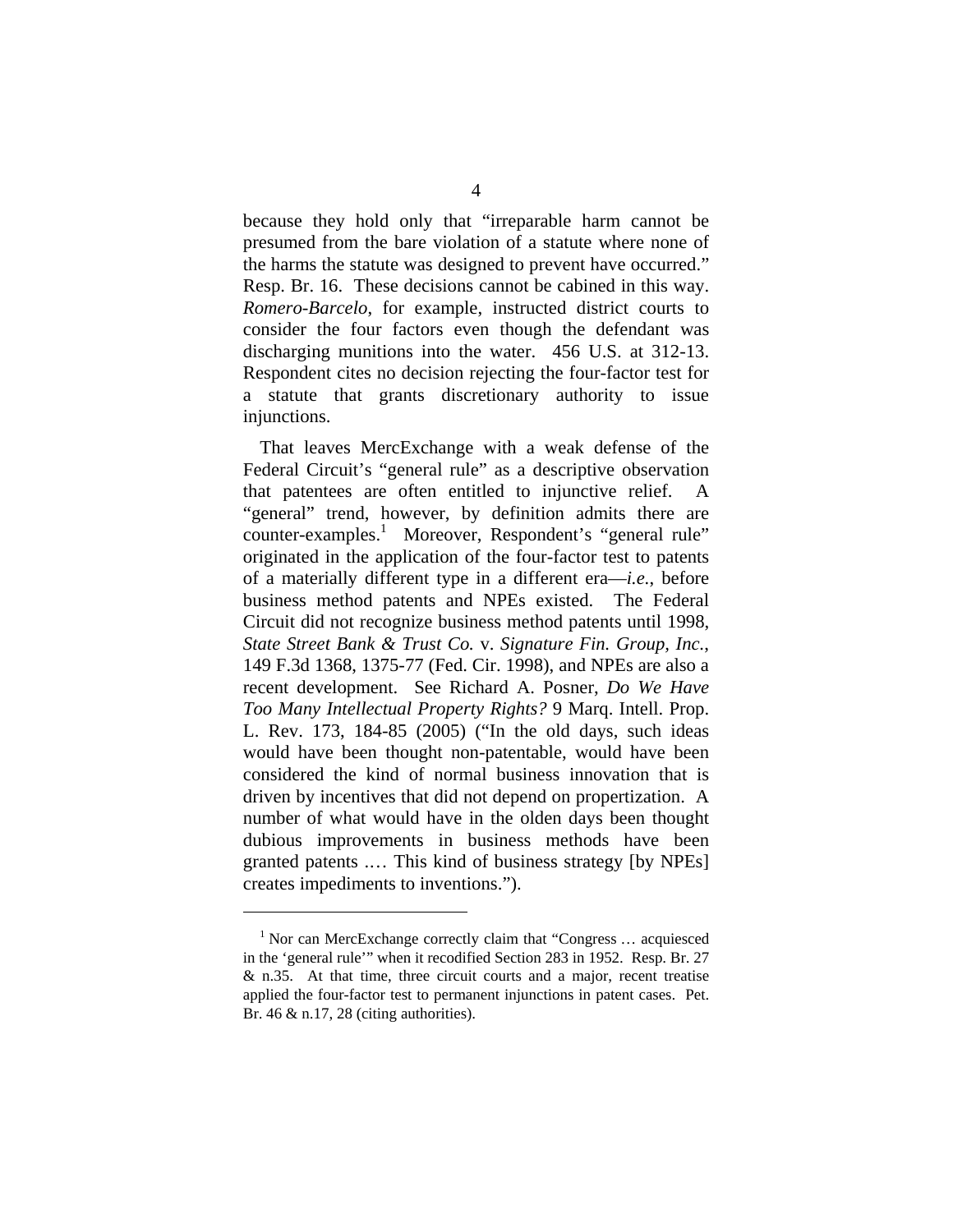Because the Federal Circuit froze its near-automatic injunction rule before these developments, it has never examined critically whether the factors that often favor injunctions for some patents inflexibly apply to all patents. The point is not that new types of patents or patentees are disfavored, but that they can differ in ways that, in some cases, have a significant impact on the four factors relevant to injunctive relief. District courts should have flexibility and discretion in applying the traditional test to these circumstances.

Indeed, that patent law has expanded vindicates Congress's determination to use the flexible, discretionary four-factor test. We agree with the Solicitor General that it is critical to returning patent law to its statutory moorings that this Court itself review the district court's application of the four-factor test. $^{2}$ 

## **II. THE FEDERAL CIRCUIT'S DECISION CANNOT BE RESURRECTED UNDER THE FOUR-FACTOR TEST.**

MercExchange argues that the Federal Circuit's decision is really an application of the abuse of discretion standard of review. Resp. Br. 19. Of course, the panel below did not even mention that standard of review or any of the four factors under the traditional test. This is because the Federal

<sup>2</sup> All parties agree that *Continental Paper Bag Co.* v. *Eastern Bag Co.*, 210 U.S. 405 (1908), holds only that a district court may grant a patentee an injunction even if it has decided not to use or license its invention, and that this holding is not implicated by the facts of this case. *See* U.S. Br. 10; Resp. Br. 44. As demonstrated by Brief of *Amicus* Research In Motion, Ltd., at 17, the district court in *Continental Bag* easily had discretion under the four-factor test to issue an injunction.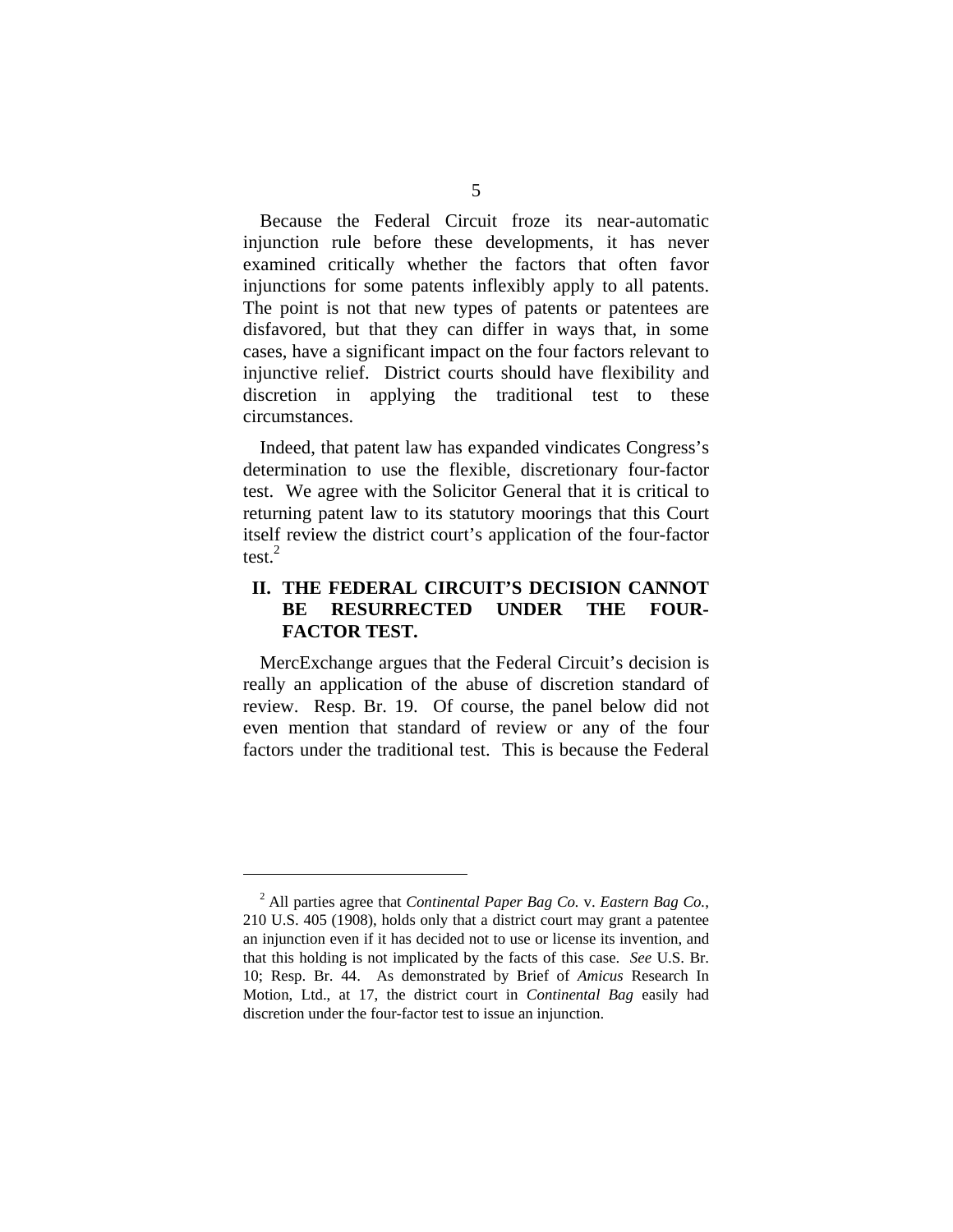Circuit has not applied the discretionary four-factor test to a permanent injunction since 1984. Pet. Br. 46 n.17.<sup>3</sup>

It would render the abuse of discretion standard meaningless if a reversal could be based on mouthing the words "legal error" or labeling the district court's reasons not "'persuasive.'" Resp. Br. 34-44 (citing Pet. App. 26a-28a). MercExchange and its *amici* do not cite any statutory provision or prior case that contradicts any of the reasons given by the district court in applying the four factors. *See id.* Absent legal error, MercExchange must make "a strong showing of abuse." *United States* v. *W. T. Grant Co.*, 345 U.S. 629, 633 (1953). It is insufficient to show merely that a different court could reach a different result, but rather MercExchange and "the Government must demonstrate that there was no reasonable basis for the District Judge's decision." *Id.* at 634. Neither MercExchange nor its *amici* come close.

**A. The District Court Reasonably Found The Absence Of Both An Irreparable Injury And An Inadequate Legal Remedy:** There is no dispute that absent irreparable injury and an inadequate legal remedy, a court may not grant an injunction under the four-factor test. Pet. Br.  $34-35$  (citing cases).<sup>4</sup> Here, the district court reasonably found that MercExchange could be adequately protected by damages, including enhanced damages for any infringement if eBay's work around proves to be infringing. Accordingly,

<sup>&</sup>lt;sup>3</sup> This is confirmed by respondent's exhaustive survey that could not find one Federal Circuit decision on a permanent injunction after 1984 that mentioned any of the first three factors. Resp. Br. 18-19 & nn. 16-20.

<sup>&</sup>lt;sup>4</sup> Like MercExchange, we address irreparable injury and an inadequate remedy at law "as two sides of the same coin." Resp. Br. 28 n.36. Accordingly, throughout this section, references to irreparable harm include an inadequate legal remedy.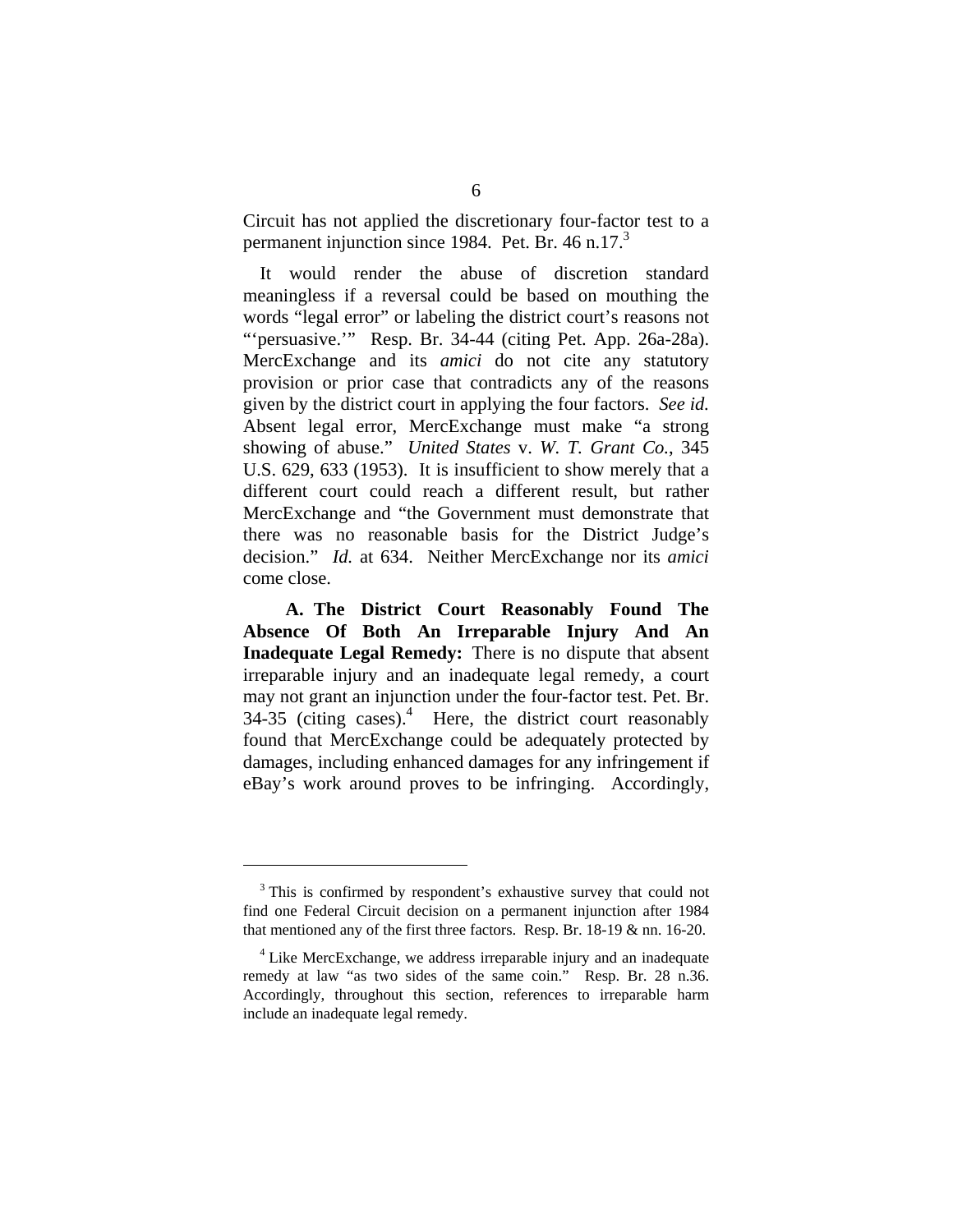the district court's denial of an injunction should be upheld irrespective of the other two factors.<sup>5</sup>

Like the Federal Circuit, MercExchange fails to show that any facts in this case would support a finding of irreparable harm. MercExchange instead argues that there should be a "presumption" of irreparable harm after a finding of infringement. Resp. Br. 17. But this Court has held that such a "presumption is contrary to traditional equitable principles." *Amoco Prod. Co.* v. *Village of Gambell, Alaska*, 480 U.S. 531, 545 (1987); see also *Rizzo* v. *Goode*, 423 U.S. 362, 378 (1976) ("Even in an action between private individuals, it has long been held that an injunction is to be used sparingly, and only in a clear and plain case."). MercExchange also ignores that when Congress wanted a presumption, it expressly provided one. See, *e.g.*, 35 U.S.C. § 282 ("A patent shall be presumed valid."). Section 283 of the Patent Act does not contain any presumptions.

Although the United States correctly acknowledges that it is improper to presume the existence of any of the four factors, U.S. Br. 17 n.13, it seriously errs by placing a burden on the defendant "to establish" the absence of irreparable harm. *Id.* at 24-25. This is a distinction without a difference. The *movant* must "satisfy the traditional prerequisites of extraordinary equitable relief." *Rondeau* v. *Mosinee Paper Corp.*, 422 U.S. 49, 61 (1975). When the Patent Act intended to shift a burden to the defendant, it did so expressly. See, *e.g.*, 35 U.S.C. § 295 (shifting to defendant "the burden *of establishing* that the product was not made by the process") (emphasis added). It did not do so in Section 283. In any event, if any presumption exists, it would be rebuttable. The

<sup>&</sup>lt;sup>5</sup> If this Court concludes that the district court committed a reversible error, the only appropriate remedy would be to instruct the Federal Circuit to remand to "the discretion of the district court" to reweigh the four factors, and not for the Federal Circuit to engage in a *de novo* consideration of those factors. *Mitchell* v. *Lublin, McGausky & Assocs.*, 358 U.S. 207, 215 (1959).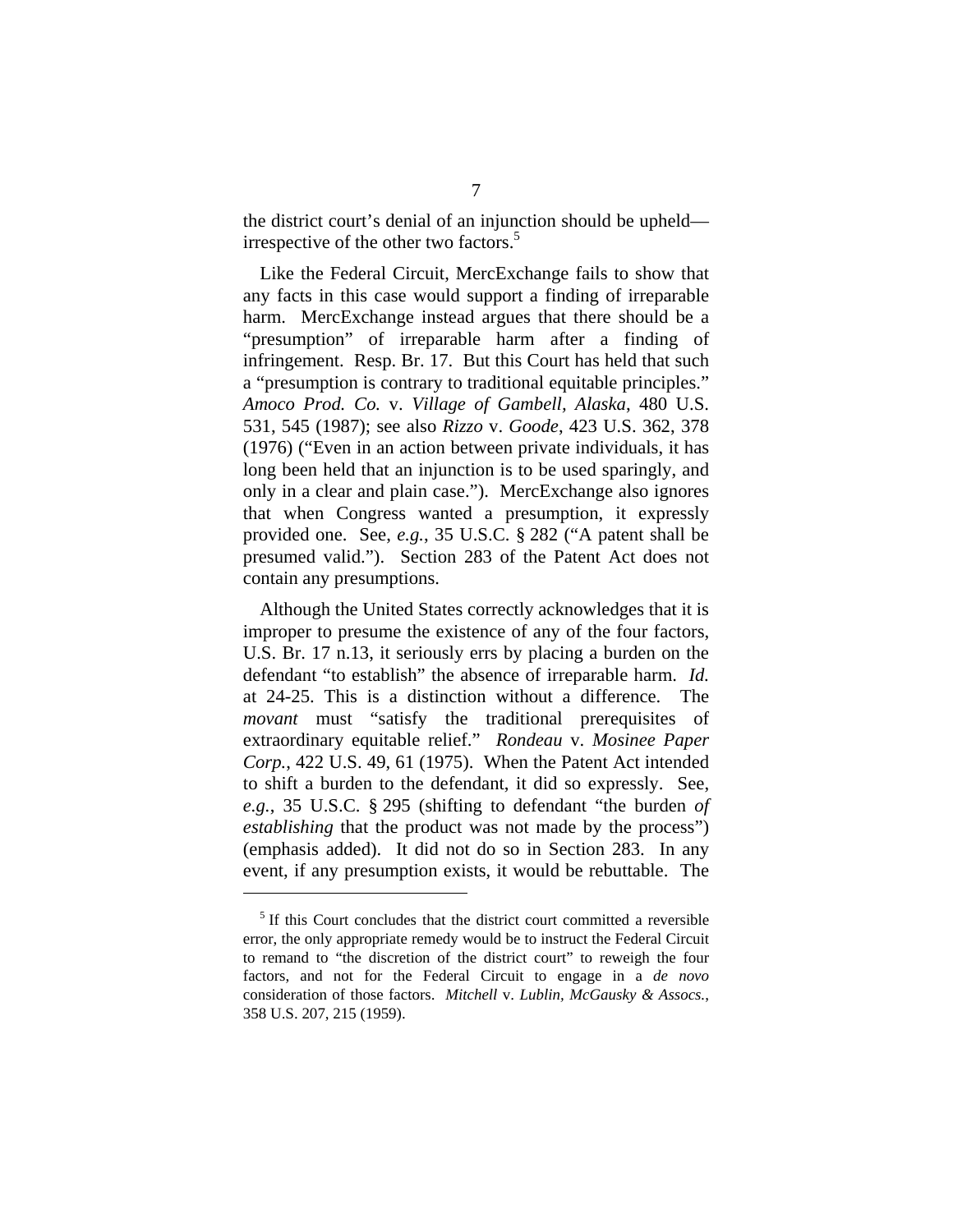district court applied the Federal Circuit's presumption, and reasonably found that eBay overcame it. Pet. App. 53-54a. Indeed, the district court made reasonable findings that negate each of the three possible irreparable harms raised by MercExchange and its *amici*: (1) multiple litigation; (2) nonmonetary injury; and (3) difficulty of assessing damages.

**1. An Injunction Would Not Render Multiple Litigation Unnecessary**: We begin with the issue of multiple litigation because, as MercExchange concedes, the "first expla[nation]" for injunctions in patent cases was to protect against the irreparable harm of "'the necessity of perpetual litigation.'" Resp. Br. 30 (quoting 2 Joseph Story, *Commentaries on Equity Jurisprudence* §§ 930-931, at 209- 10 (1836)). MercExchange mischaracterizes the district court as ruling that "a threat of contempt proceedings for violating an injunction should weigh in an adjudged infringer's favor." Resp. Br. 41. But the district court reasonably found that, if an injunction were granted, the amorphous nature of MercExchange's patent guaranteed that the court would have to hold more than a contempt hearing. Specifically, the district court found that it would have to "conduct separate infringement *trials* to determine if the changes to the defendants' system violate the injunction. This will result in extraordinary costs to the parties, as well as considerable judicial resources. In fact, the court would most likely be required to retain an expert in the field to determine if the new systems infringe on the patent." Pet. App. 59a (emphasis added).

MercExchange cannot and does not challenge the district court's determination that, even with an injunction, a separate infringement trial would be necessary. A district court has "broad discretion" to determine "whether a contempt hearing is an appropriate forum in which to determine whether a redesigned device infringes, or whether the issue of infringement should be resolved in a separate infringement action." *Additive Controls & Measurement Sys., Inc.* v.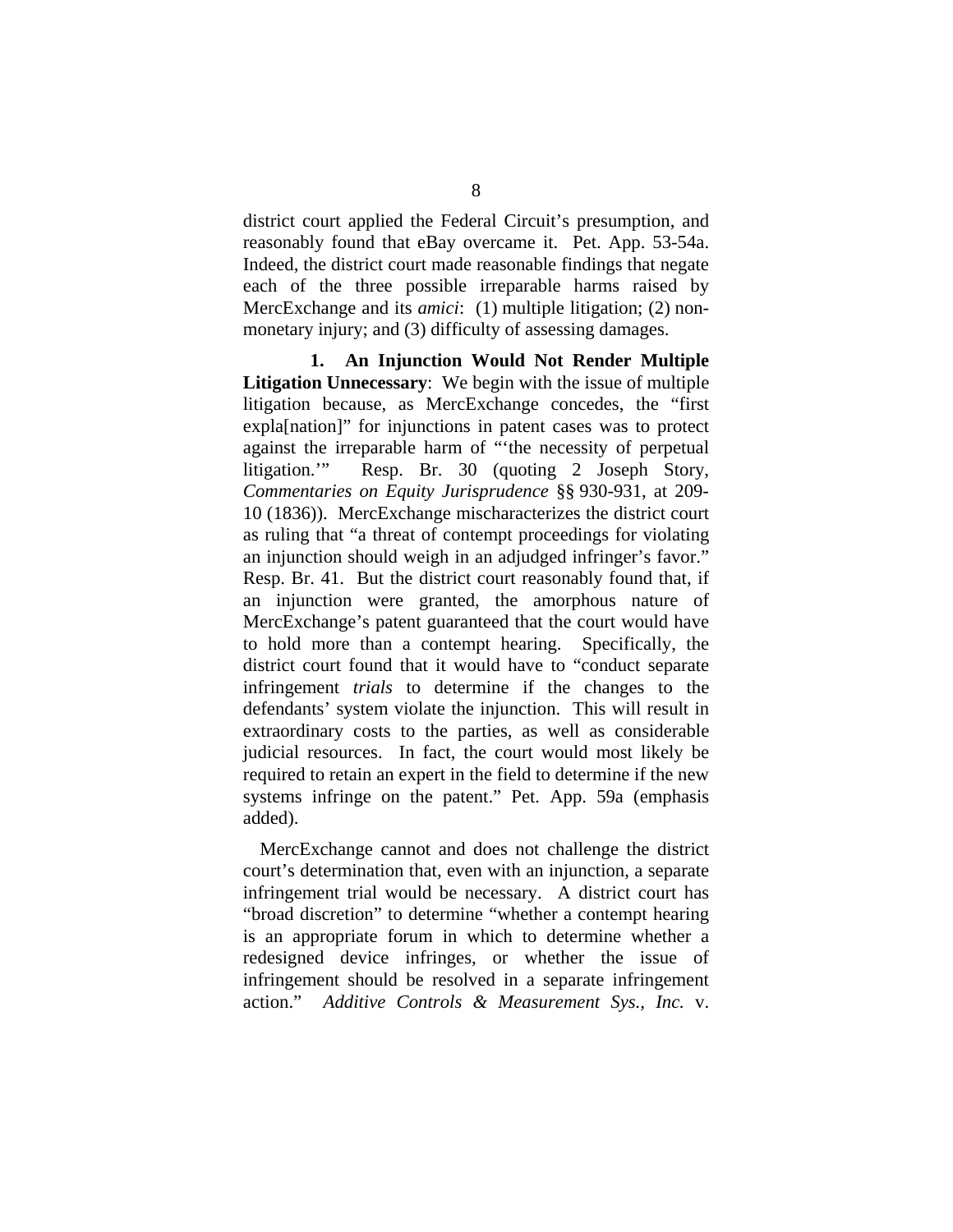*Flowdata, Inc.*, 154 F.3d 1345, 1349 (Fed. Cir. 1998). When "'substantial open issues' of infringement are raised by the new device, then contempt proceedings are inappropriate." *Id.* (citation omitted).

Although MercExchange premises all of its arguments on the assertion that eBay's "new systems", Pet. App. 59a, will "contin[ue] its infringement," Resp. Br. 28, that is precisely what the district court reasonably found it would take an additional "trial[]" to determine. Pet. App. 59a. Accordingly, because an injunction would not render multiple litigation unnecessary, or even shorter, what MercExchange concedes is the "first" basis for a patent injunction is unavailable in this case.

## **2. MercExchange's Potential Injury Is Solely Monetary.**

A. MercExchange's principal contention is that the "nature" of the right to exclude supports a virtually irrebuttable presumption that a patentee will suffer some irreparable harm. Resp. Br. 28. This is incorrect.

The right to exclude recognized in 35 U.S.C.  $\S 154(a)(1)$ does not exist in isolation. Although Congress has made the award of "adequate" damages mandatory for a violation of the right to exclude, *id.* § 284, it expressly made injunctive relief discretionary based on "the principles of equity." *Id.* § 283. Thus, in § 283, Congress itself balanced the various interests under the statute, including the "right to exclude," and eschewed a special rule favoring patentees. Instead, Congress used language in § 283 that gave district courts the broadest discretion. The balance struck by Congress in § 283 would be dishonored if § 283's grant of broad discretion were negated by abstract rhetoric about the right to exclude unconnected to the particular facts of the particular case. Pet. Br. 24-25 (citing cases).

Instead, § 283's grant of broad discretion means that a district court must look to the specific facts of each case to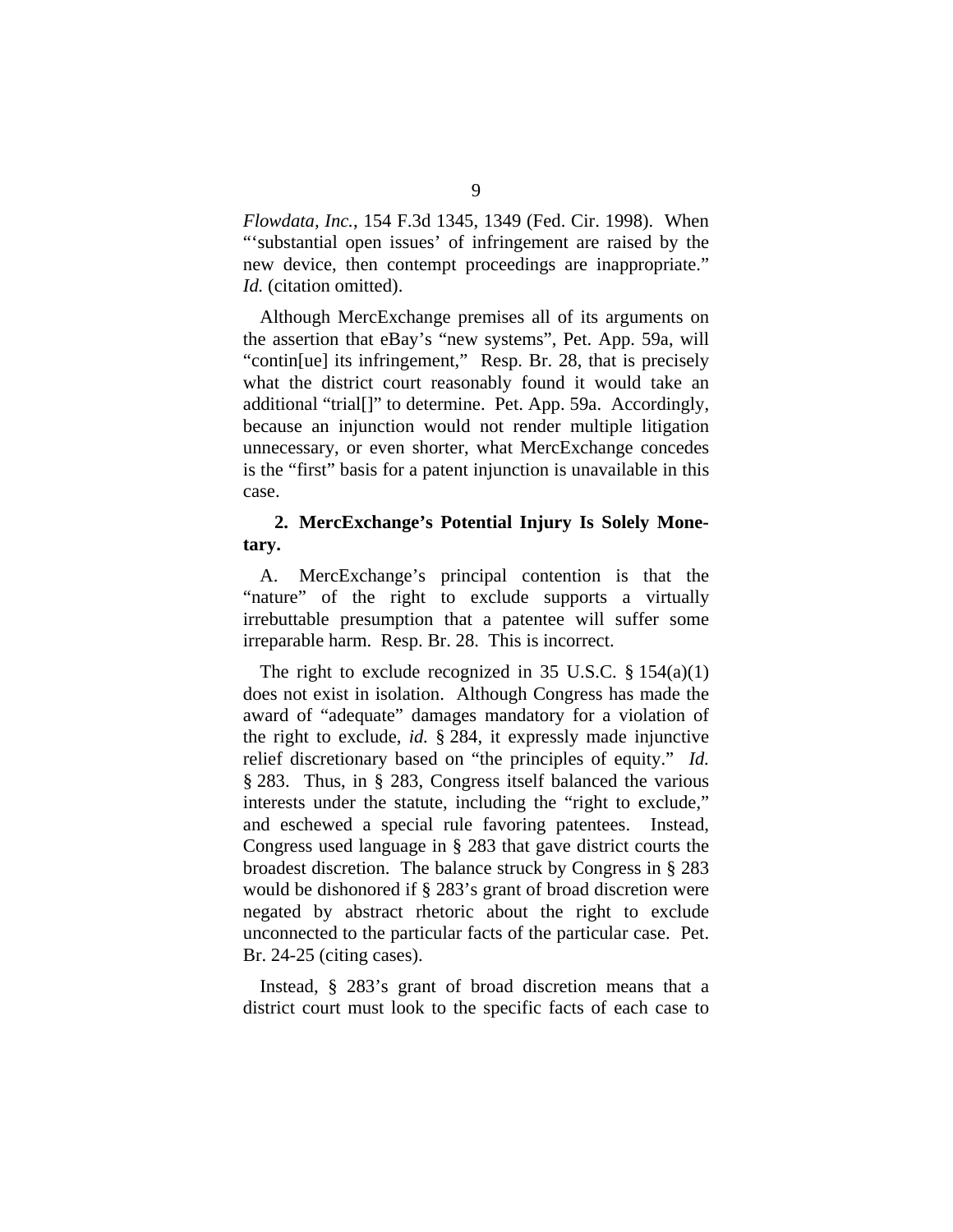determine if the patentee's interests will be irreparably harmed absent an injunction. As held in *Sampson* v. *Murray*, 415 U.S. 61 (1974)—a case ignored by MercExchange and its *amici*—"the key word in this consideration is irreparable. Mere injuries, *however substantial*, in terms of *money*, time and energy … are not enough." *Id.* at 90 (emphases added).

MercExchange must therefore point to a non-monetary injury. But, as the district court reasonably found, MercExchange's potential injury if eBay's work around fails is solely monetary. Pet. App. 54a-56a.

The district court relied on four different facts— (1) MercExchange's "willingness to license its patents;" (2) "its lack of commercial activity in practicing its patents;" (3) its "numerous comments to the media before, during, and after this trial indicating that it did not seek to enjoin eBay but rather sought appropriate damages;" and (4) its decision not to seek a preliminary injunction. Each of these facts reasonably and logically supports the district court's finding that MercExchange's only injury would be monetary.<sup>6</sup> No facts were presented to the contrary.

*First*, as the United States concedes, "[a] patentee's willingness to license [is] not irrelevant to a district court's inquiries into 'irreparable harm.'" U.S. Br. 24. But that is exactly the way in which the district court used Merc-Exchange's willingness to license—as one of a number of relevant facts showing that any future injury to Merc-Exchange would be a monetary injury. Even the Federal Circuit has drawn the exact same permissible inference in preliminary injunction decisions. See, *e.g.*, *High Tech Med.* 

<sup>&</sup>lt;sup>6</sup> The United States cites *Amoco* to suggest that an injury to a patent right is akin to other injuries, which by their very "nature" have "'irreparable consequences.'" U.S. Br. 16. But in *Amoco*, this Court merely observed that an "[e]nvironmental injury, by its nature, can seldom be adequately remedied by money damages." 480 U.S. at 545 (emphasis added). Environmental injury is not economic injury.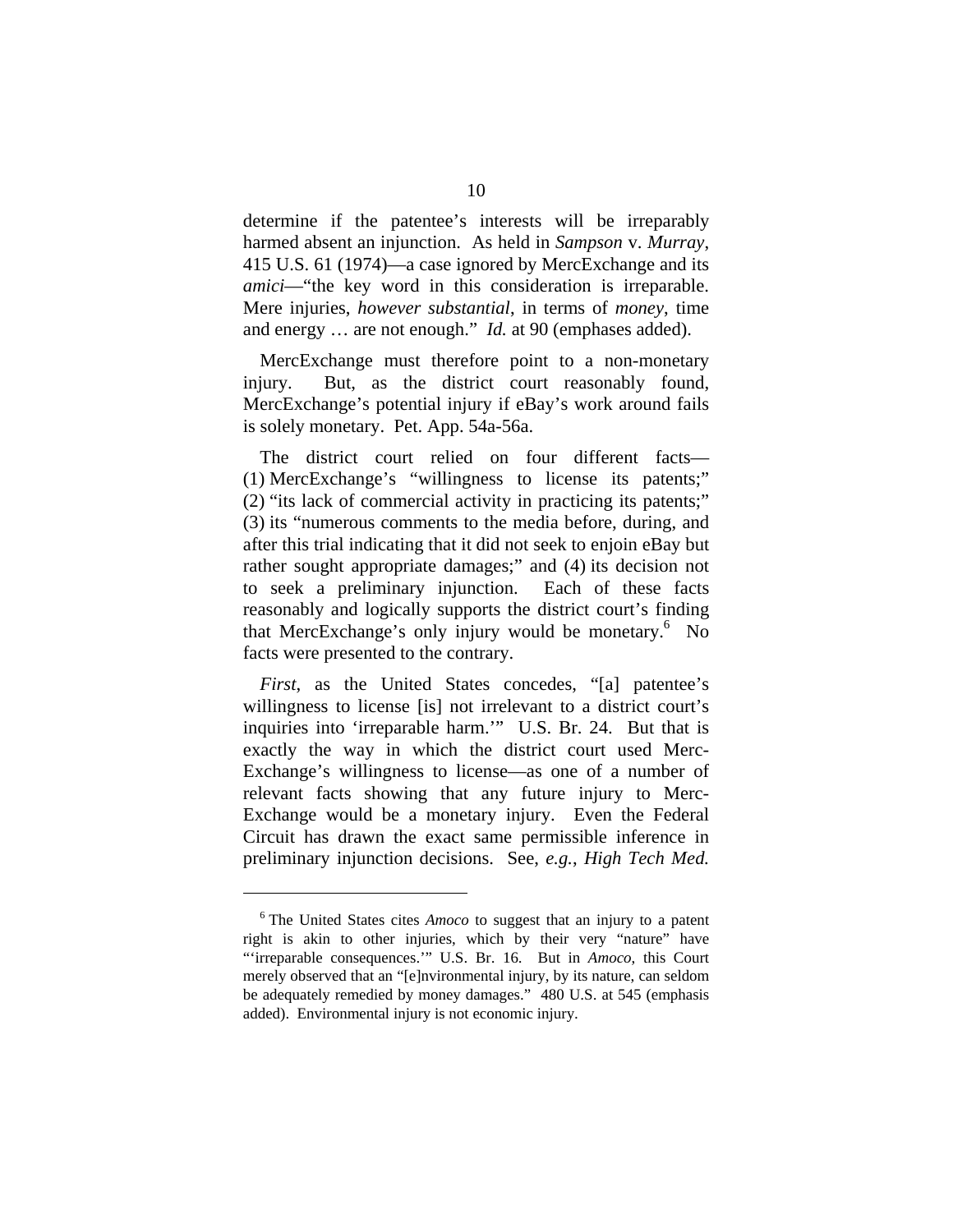*Instrumentation* v. *New Image Indus., Inc.*, 49 F.3d 1551, 1557 (1995) (willingness to license "suggests that any injury would be compensable in damages").<sup>7</sup>

MercExchange asserts that the district court used MercExchange's willingness to license as "in effect, estopp[ing]" MercExchange from asserting its right to exclude. Resp. Br. 35. Likewise, MercExchange raises the spectre of "compulsory licensing." *Id.* at 21, 46. Both assertions are false. The district court stated that if eBay's "design around" failed, eBay would face the prospect of "enhanced damages for any post-verdict infringement." Pet. App. 58a-59a. That is an effort to vindicate MercExchange's right to exclude—the antithesis of an estoppel against MercExchange or a compulsory license. Indeed, Merc-Exchange told the district court: "Awarding postjudgment enhanced damages ensures that infringers do not have an incentive to continue infringing." Fed. Cir. App. A62784.<sup>8</sup>

 $7$  The United States hypothesizes a number of circumstances where a patentee-licensor might be irreparably harmed by an infringer, *e.g.*, where a patentee "promote[s] its own brands by requiring its licensees to display its trademarks." U.S. Br. 24-25. The United States does not contend that any of these hypothetical circumstances applies to this case.

<sup>&</sup>lt;sup>8</sup> The Federal Circuit itself recognizes that denying a permanent injunction based on the fourth factor—public interest—does not create a compulsory license. Neither should basing denial on lack of irreparable injury. Thus, the United States' reference to international agreements barring certain compulsory licensing systems is inapposite. U.S. Br. 18 & n.17. For a more detailed response, see Br. of *Amici* 52 Intell. Prop. Law Profs. 10-11 ("TRIPs permits the United States to give its courts the power to deny injunctions in particular cases.").

MercExchange is also incorrect in speculating, citing a newspaper article, that eBay's alleged 80 percent gross "profit margin" is greater than treble damages. Resp. Br. 29 n.37. MercExchange's experts calculated damages equal to "approximately 30% of eBay's net income for fixed price sales." Fed. Cir. App. A38161:7-18. Trebling that is 90%—*i.e.*, more than MercExchange's speculation.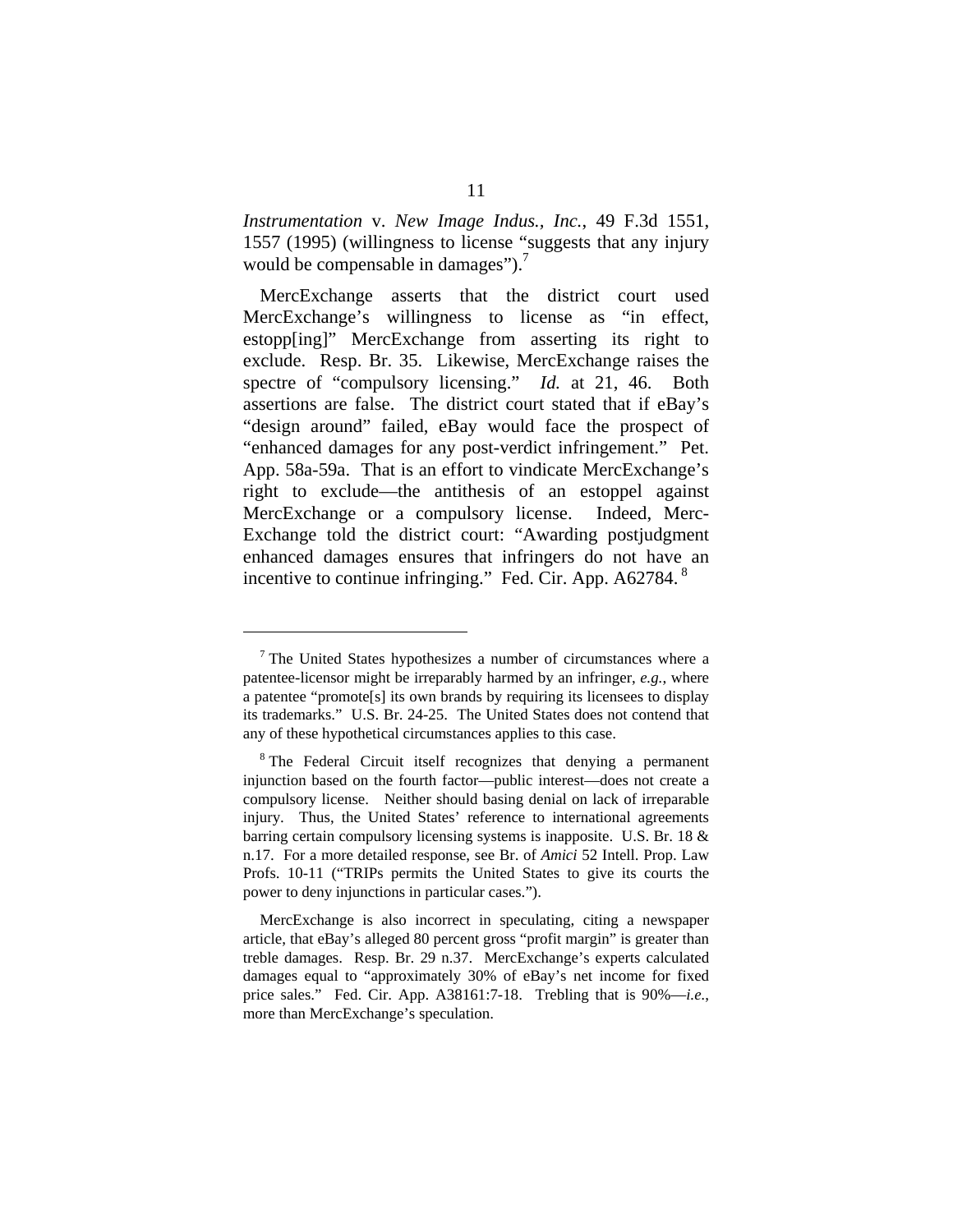By ignoring the district court's warning about "enhanced damages," MercExchange offers a false choice often presented by those seeking injunctions. It pretends as if the choice is "whether enforcement is preferable to no enforcement at all." *United States* v. *Oakland Cannabis Buyers' Coop.*, 532 U.S. 483, 498 (2001). In fact, the discretionary choice under 35 U.S.C. § 283 "is simply whether a particular means of enforcing the statute should be chosen over another permissible means." *Id.* at 497-98.

MercExchange also invokes 35 U.S.C. § 271(d)(4), Resp. Br. 36, but that provision supports the district court. Section 271(d)(4) provides: "No patent owner otherwise entitled to relief for infringement … shall be denied relief … by reason of his having … refused to license." But the district court relied on MercExchange's "willingness to license," Pet. App. 59a, which is the polar opposite of a "refus[al] to license." MercExchange thus once again tries to rewrite the statute—to change "refused to license" to "*licensed or* refused to license." The omission of a statutory safe harbor for patentees that license indicates that Congress understood that a willingness to license can be a relevant factor in determining the appropriate relief for a given case.

MercExchange is ultimately reduced to arguing that the district court's approach would cause patentees to cease profitable licensing to improve their chances of winning in court "via injunctions." Resp. Br. 37-38. Of course, absent the laws against perjury and frauds on courts, any plaintiff in a business dispute could seek to exaggerate its injury by changing its business practices for concealed litigation purposes, rather than for business reasons. That is hardly an argument that it was unreasonable for the district court to rely on the fact that MercExchange "exists merely to license," Pet. App. 54a, as one fact showing that if eBay's work around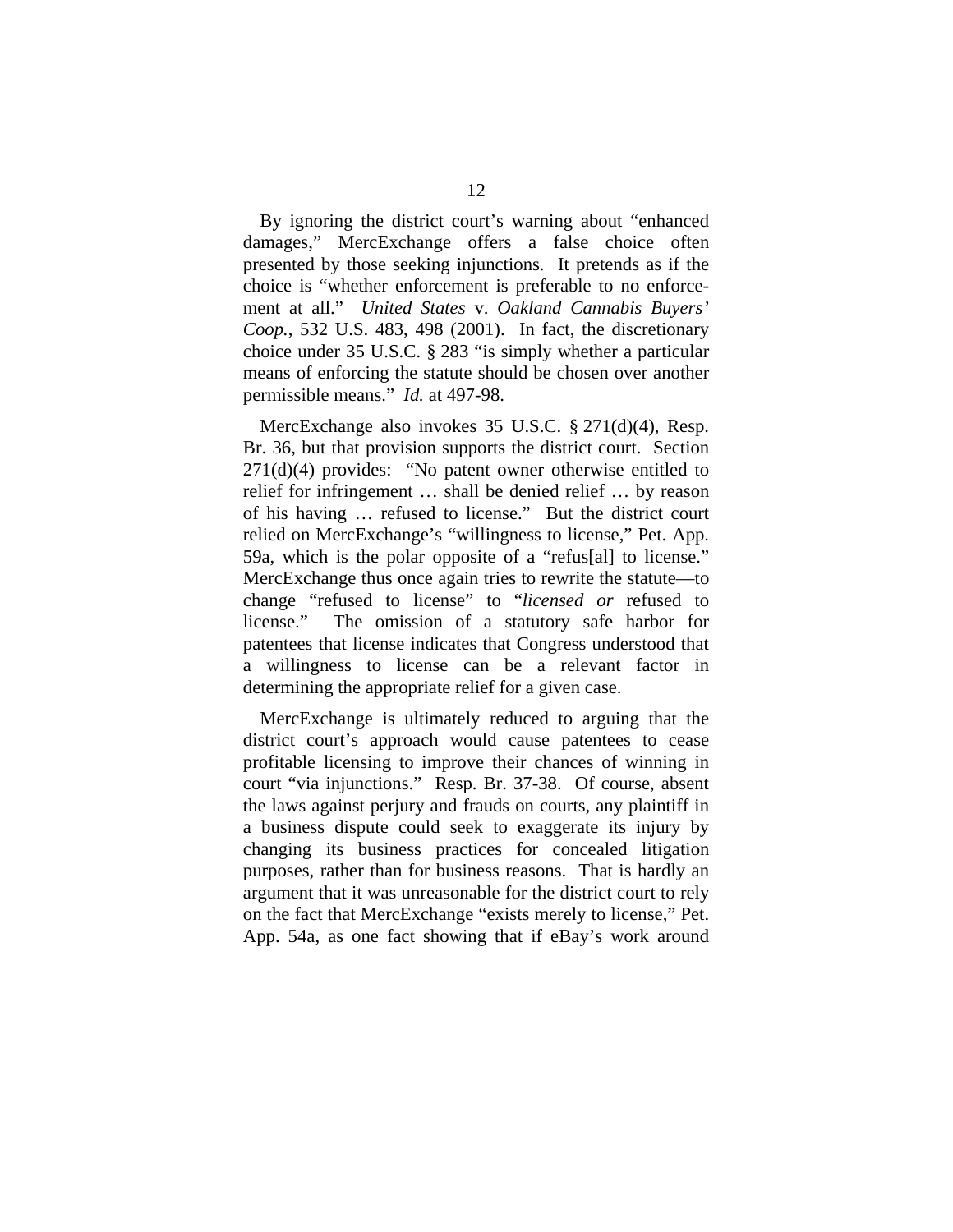proves to be a new infringement, then MercExchange's injury would be solely monetary.<sup>9</sup>

*Second*, for similar reasons, the district court reasonably relied on MercExchange's "lack of commercial activity in practicing its patents." Pet. App. 55a. Such inactivity provided a reasonable check that the district court had not overlooked a non-monetary injury. Indeed, in the preliminary injunction context, the Federal Circuit has held that "the lack of commercial activity by the patentee is a significant factor" in rebutting "the patentee's claim of irreparable harm." *High Tech*, 49 F.3d at 1566-67.

*Third*, the district court reasonably relied on Merc-Exchange's statements that "it did not seek to enjoin eBay but rather sought appropriate damages for the infringement." Pet. App. 54a. Although MercExchange tries to spin away from its own statements, Resp. Br. 43 n.55, the interpretation and weight given to a party's admissions are classic matters for the trial court's discretion.

*Fourth*, the district court reasonably relied on the plaintiff's decision not to seek a preliminary injunction. Pet. App. 55a. Without citation, MercExchange contends that "'irreparable harm' has a different meaning at the preliminary injunction stage." Resp. Br. 41-42. But that contradicts MercExchange's central argument that irreparable harm flows, without more, from the "nature" of the right to exclude. *Id.* at 28. Under 35 U.S.C.  $\S$  154(a)(1), it is the patent grant that creates the "right" to exclude," not a jury verdict or judgment years later. Thus, MercExchange's decision, which made damages the sole remedy for the nearly two years between the complaint and the close of trial, confirmed that the harm to its "right to exclude" in that period was solely monetary. The district

<sup>&</sup>lt;sup>9</sup> By 1995, MercExchange had ceased any effort to commercially develop its patent, and had focused solely on licensing. JA 640-41, 732. It was not until 2000 that MercExchange believed eBay was infringing. JA 644-47, 681-82, 102-04; *see* JA 640-41.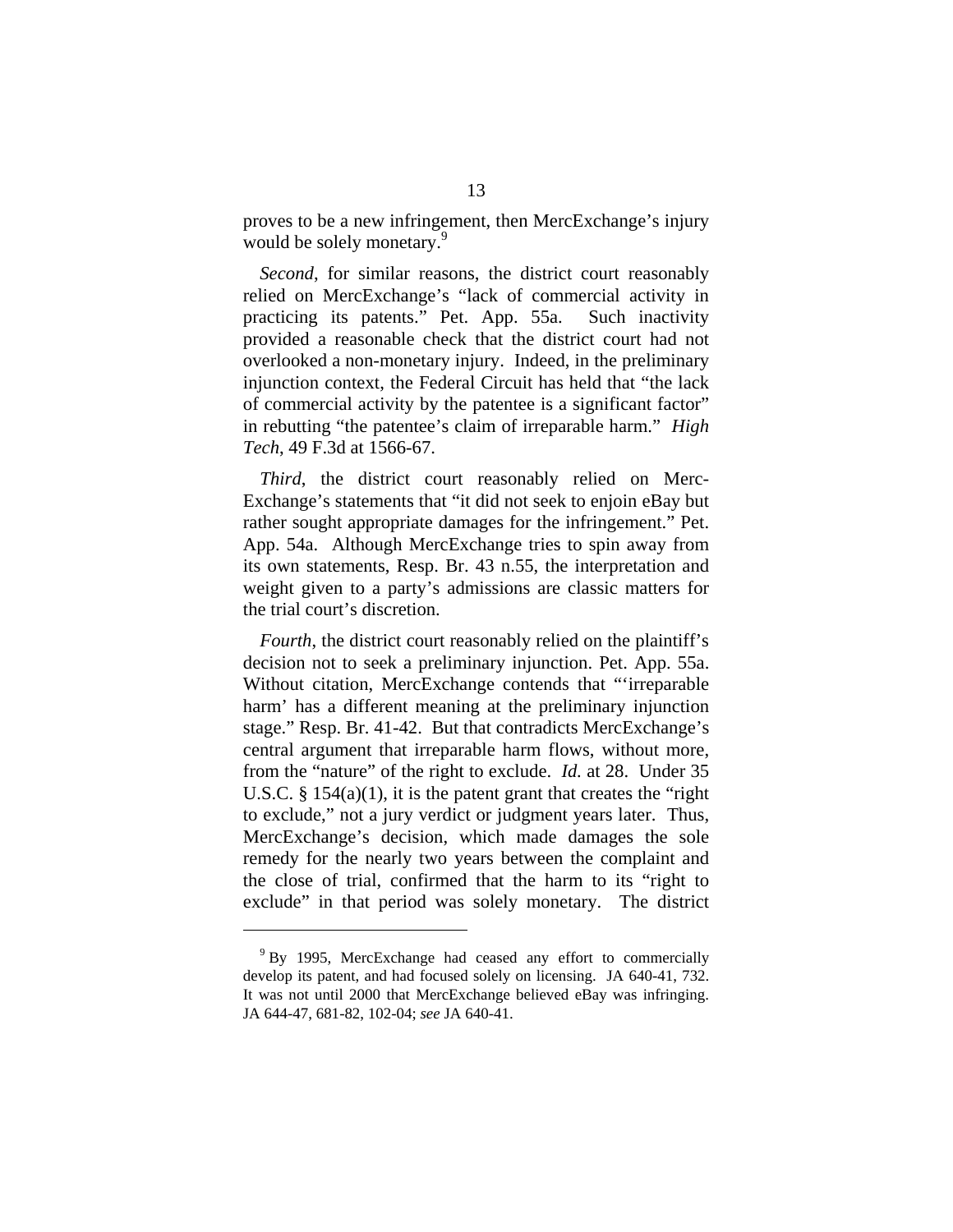court reasonably concluded that MercExchange's harm did not magically become a non-monetary injury the day after the verdict. Indeed, MercExchange reached the same conclusion, as it asked the district court to order that eBay would be liable for *post*-verdict "compensatory damages" measured by "the reasonabl[e] royalty rates determined by the jury." Fed. Cir. App. 62774, 62782.

B. MercExchange also cannot use the law of personal property as a substitute for evidence of irreparable harm. Resp. Br. 29. Even in personal property cases, a court must consider whether an injunction is proper on a case-by-case basis under the four-factor test. Pet. Br. 26-27 (citing cases); see also *United States* v. *Zenon*, 711 F.2d 476, 478 (1st Cir. 1983) (Breyer, J.) ("a court has [the] power to enjoin a trespass *if* it would cause irreparable injury") (emphasis added). Although a one-of-a-kind chattel such as an heirloom or antique is considered "unique," that label does not apply to property for which damages would be an adequate remedy. See 2 Joseph Story, *Commentaries on Equity Jurisprudence* § 709 (13th ed. 1886) (injunctions will issue only with respect to personal property "which could not be replaced in value").

**3. MercExchange's Monetary Injury Could Be Calculated In Damages:** The district court found that "the plaintiff certainly will be compensated for any actions by the defendants in the absence of an injunction." Pet. App. 59a. MercExchange argues that the district court abused its discretion in failing to find that its monetary injury was irreparable because of the "well-established difficulty of proving and assessing damages for patent infringement." Resp. Br. 31. This newly minted argument was never made to the district court or the Federal Circuit.

It is also contradicted by MercExchange's own proof. Monetary injury can be irreparable harm in only the rare case where "the ascertainment [of damages] is impossible, or nearly so." *Caddy-Imler Creations, Inc.* v. *Caddy*, 299 F.2d 79, 84 (9th Cir. 1962); *accord Cellular Sales, Inc.* v. *MacKay*,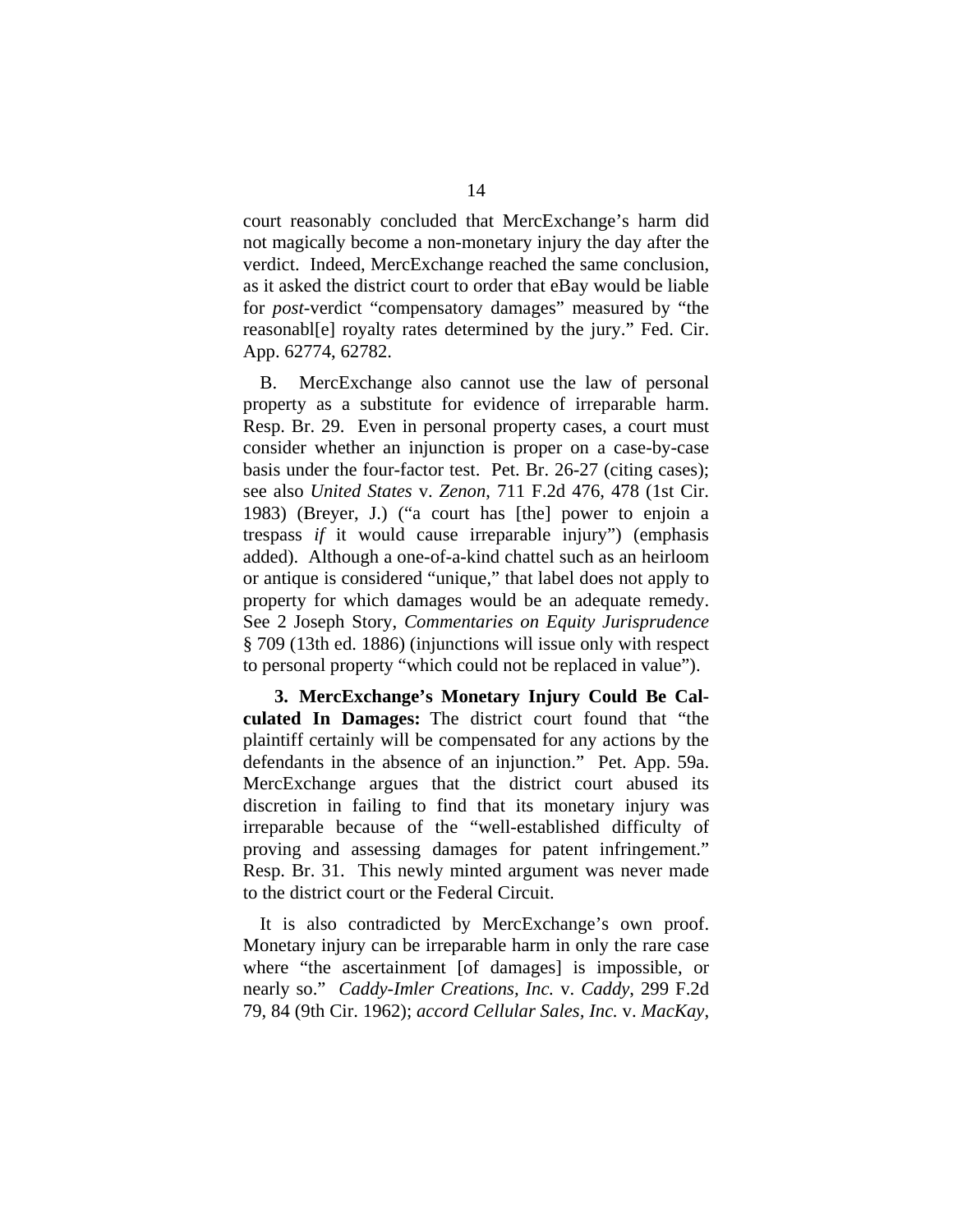942 F.2d 483, 487 (8th Cir. 1991) (plaintiff must "prove that his losses are incapable of calculation"). MercExchange was awarded \$29.5 million in damages at trial. See Pet. Br. 8. One of MercExchange's experts stated that its damages reflected "the total economic value of the resulting reasonable royalty that is *adequate* to fairly compensate MercExchange for the defendant's infringement." Fed. Cir. App. A27601 (emphasis added). He added: "It seems most reasonable to me to conclude that the licensing rates actually obtained by MercExchange represent the best approximation of what MercExchange would have expected from the hypothetical negotiation [with eBay]." *Id.* at A27532.

Another MercExchange expert testified: "There are several ways to determine a reasonable royalty … *I believe that this case lends itself to this sort of determination* … [O]ne selects the royalty base ... that is most easy to determine and most reflective of the value of the technology, the patented technology …. [This is] something that's *very easy to determine*." *Id.* at A37979:5-A37980:11 (emphases added). He further explained that he relied on "the methods and system that I use in my real world experience, the experience I had when I was negotiating licenses on behalf of my company." JA 783. He concluded that his calculations provided "the best measure of the success and utilization of the patents-in-suit." Fed. Cir. App.  $38103:15-38104:21$ .<sup>10</sup>

Moreover, Congress has expressly provided that in every case the district "court *shall* award damages *adequate* to compensate for the infringement." 35 U.S.C. § 284 (emphases added). That statutory command is irreconcilable with MercExchange's argument that generally patent damages are too difficult to determine.

 $10$  MercExchange points to dictum in one century-old case. Resp. Br. 31. This was long before the kinds of economic analyses used by Merc-Exchange in this case were developed.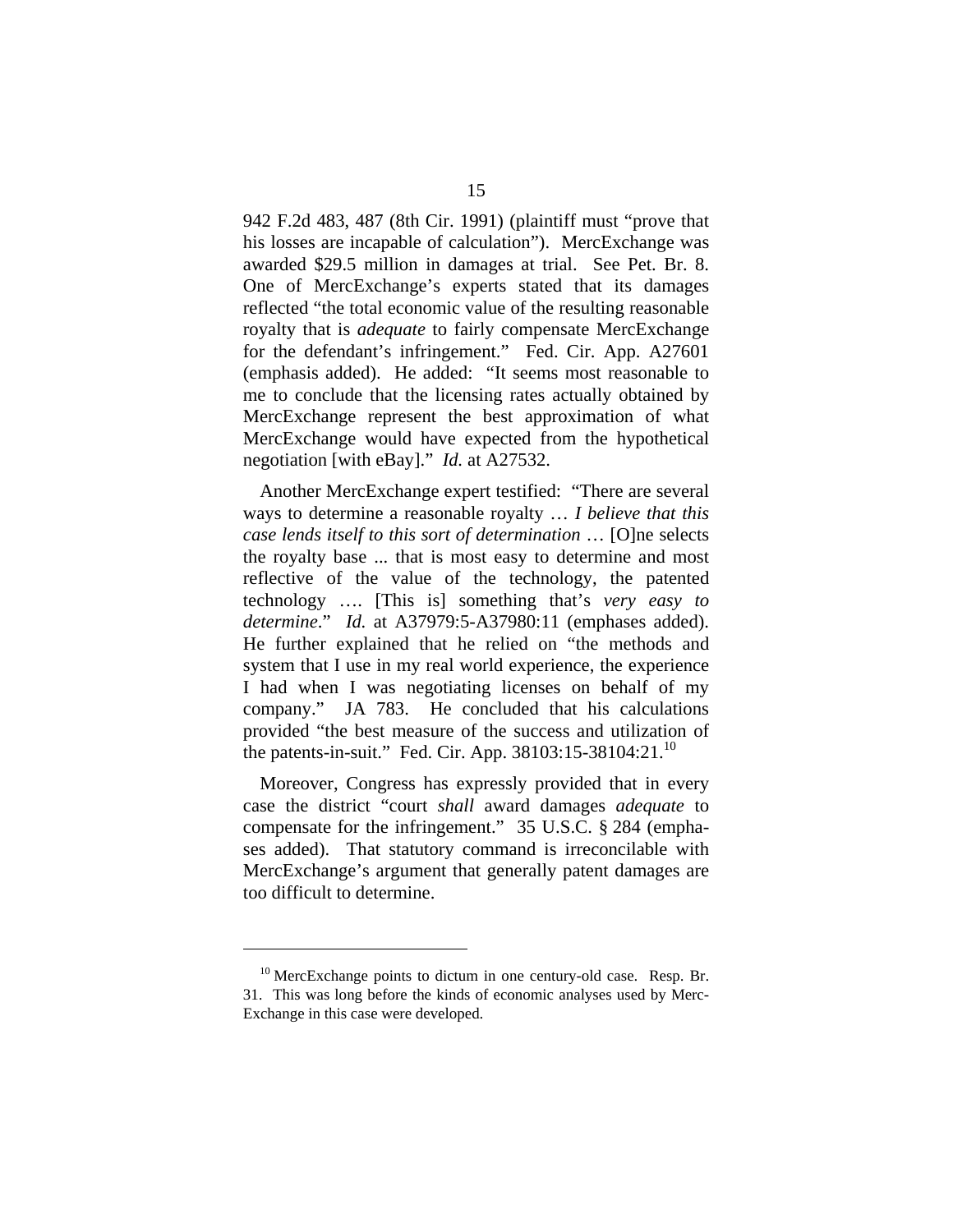To the contrary, patent damages may be estimated, with any uncertainty concerning the amount resolved against the infringer. See *Bigelow* v. *RKO Radio Pictures*, 327 U.S. 251, 265-66 (1946) ("The constant tendency of the courts is to find some way in which damages can be awarded …."); *Sensonics, Inc.* v. *Aerosonic Corp.*, 81 F.3d 1566, 1572 (Fed. Cir. 1996) ("However, if actual damages cannot be ascertained with precision …, damages may be estimated on the best available evidence, taking cognizance of the reason for the inadequacy of proof and resolving doubt against the infringer."). Indeed, because of the availability of nationwide venue, patent damages are estimated by plaintiff-friendly juries. See Pet. Br.  $48<sup>11</sup>$ 

MercExchange's only purported support for why it might have difficulty proving damages for infringement of the '265 patent is its conclusory assertion that its license with AutoTrader "include[s] multiple significant terms that go beyond a mere exchange of money for the right to use the invention. See JA 493-512. The value of such terms … are commonly not replicable by a simple award of money." Resp. Br. 36. This is a red herring. The AutoTrader license is limited to "auction-style" sales, JA 494-95, and the district court estopped MercExchange from arguing that the '265 patent's fixed-price claims cover auction-style sales. Fed. Cir. App. A136-39.12 Moreover, MercExchange's reference to "JA 493-512" simply cites the entire AutoTrader license. MercExchange does not provide any explanation why any license term could not be measured in damages. Thus, MercExchange provides nothing to contradict its own experts

 $11$ <sup>11</sup> The United States hypothesizes a number of circumstances, such as injury to "reputation for innovation," that might not be "readily restored" by damages. U.S. Br. 16. The United States does not contend, however, that any of these hypothetical circumstances applies to this case.

 $12$  The only injunction issue before this Court concerns the '265 patent. The Federal Circuit held that the '176 patent was invalid, and remanded the '051 patent for a liability trial. Pet. App. 3a.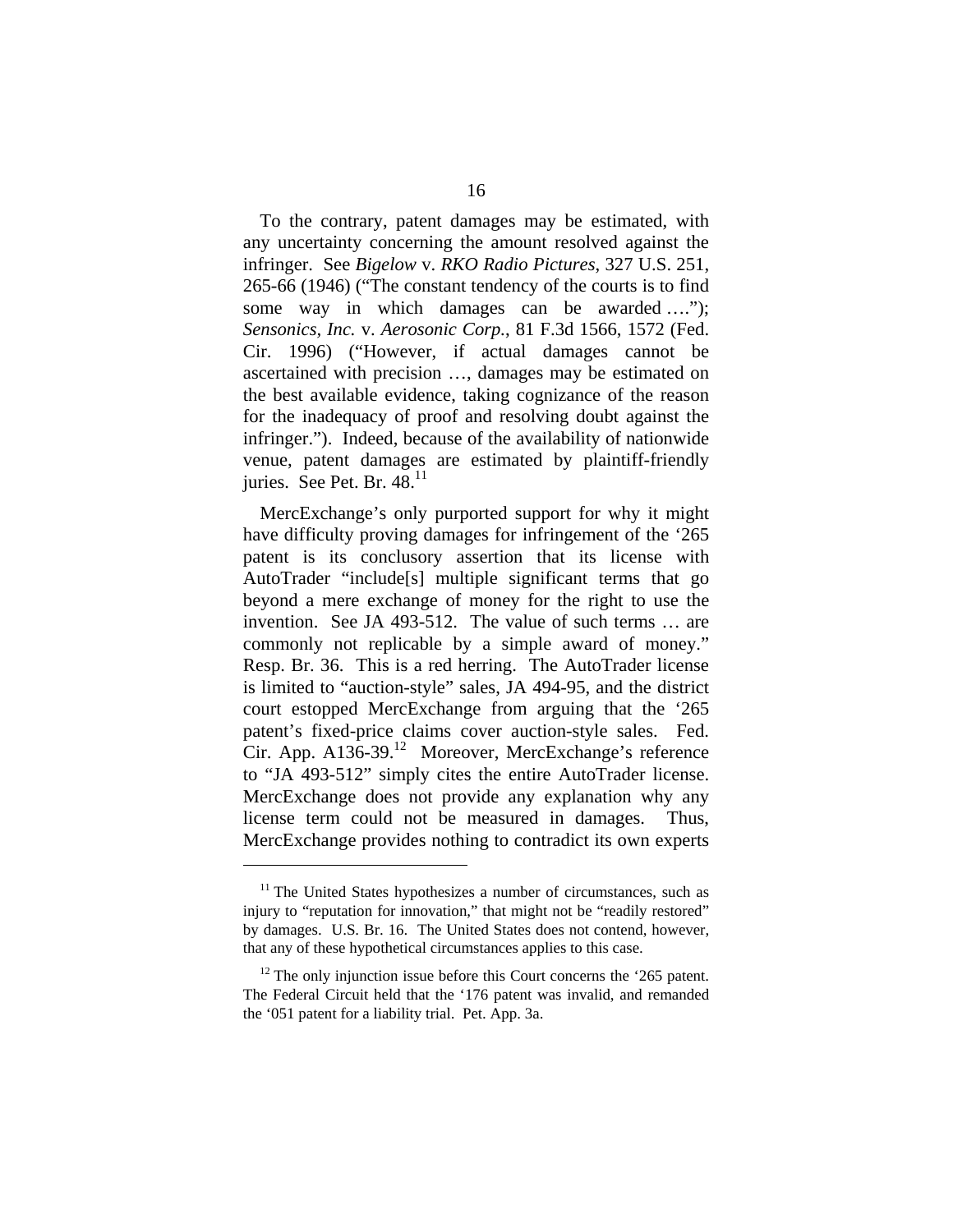that they were able to calculate damages "adequate to fairly compensate MercExchange for the defendant's infringement." Fed. Cir. App. A27601.<sup>13</sup>

**B. The District Court Reasonably Balanced The Hardships**: MercExchange's primary argument on this point is premised on its prior argument that it will suffer "irreparable harm." Resp. Br. 34-35. Because this premise is wrong, MercExchange cannot even offer a reason why this Court should address the balance of the hardships.

In any event, MercExchange's argument that, as a matter of law, when a jury finds that a defendant willfully infringed, the district court cannot balance the hardships, see Resp. Br.  $32<sup>14</sup>$ is wrong. "The historic injunctive process was designed to deter, not to punish." *Hecht* v. *Bowles*, 321 U.S. 321, 329-30 (1944). Moreover, in patent cases, unlike tort cases, the Federal Circuit defines willfulness to include the failure to "exercise[] due care." *Vulcan Eng'g Co.* v. *Fata Aluminum, Inc.*, 278 F.3d 1366, 1378 (Fed. Cir. 2002); see *Knorr-Bremse Systeme Fuer Nutzfhrzenge GMBH* v. *Dana Corp.*, 383 F.3d 1337, 1351 (Fed. Cir. 2004) (Dyk, J., concurring in part and dissenting in part) (describing how Federal Circuit's approach to willfulness has become "an island separated from the main body of American jurisprudence"); Note, *The Disclosure Function of the Patent System (Or Lack Thereof)*, 118 Harv.

<sup>&</sup>lt;sup>13</sup> MercExchange also oddly refers to "lost profits." Resp. Br. 31. MercExchange has never even claimed lost profits in this case. Moreover, "MercExchange today only licenses its inventions." *Id.* at 40. Thus, MercExchange cannot claim any potential future lost profits on products it makes. In any event, past and future lost profits are "estimate[d]" in patent cases, just as they are in antitrust and other complex cases. *See, e.g., Shockley* v. *Arcan*, 248 F.3d 1349, 1362 (Fed. Cir. 2001); *Bio-Rad Labs., Inc.* v. *Nicolet Instrument Corp.*, 739 F.2d 604, 616 (Fed. Cir. 1984).

<sup>14</sup> Respondents sole case citation, *Windsurfing Int'l, Inc.* v. *AMF, Inc*, 782 F.2d 1995, 1003 n.12 (1986), *see* Resp. Br. 32 n.42, is puzzling because that footnote in *Windsurfing* indicates there was no willfulness.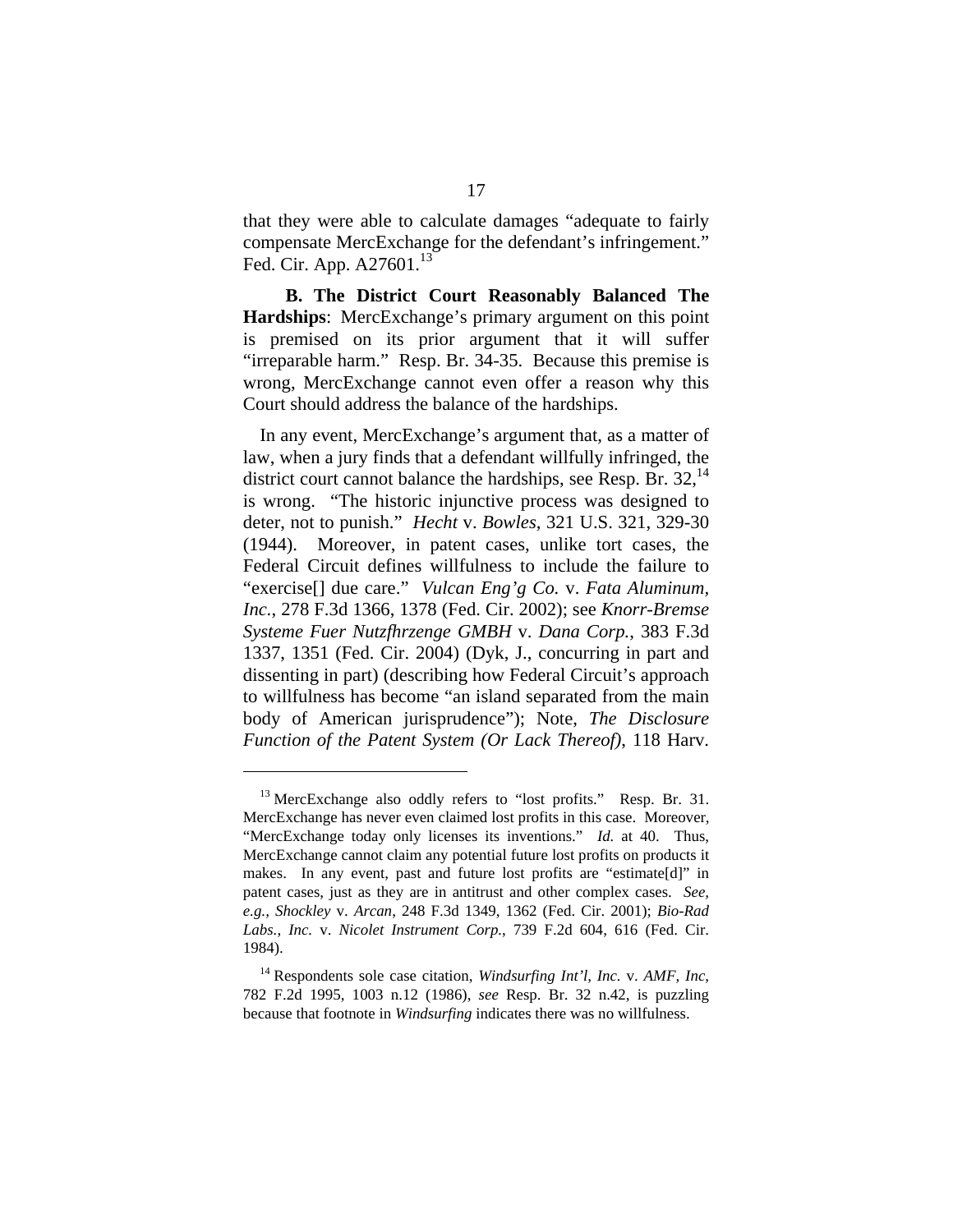L. Rev. 2007, 2017-18 (2005) ("The willful infringement rules in patent law are significantly less stringent.").

The district court found that here even a lack of due care was a "close call," Pet. App. 70a, because the jury's sole basis was that after eBay learned of the patent in "June of 2000," it did not "obtain an opinion of counsel or conduct a patent clearing investigation." *Id.* at 34a-35a. As the district court found, "eBay was using payment processors long *before* it received notice of the '265 patent"; eBay did not copy anything; and eBay's "success did *not* arise from the use of anything contained in the plaintiff's patents." *Id.* at 68a-69a (emphases added). See Pet. Br. 9 n.5 (quoting Merc-Exchange's experts that eBay achieved significant success before 2000). In these circumstances, a trial court has discretion to decline to issue an injunction when the defendant's liability is based on a failure of due care. See *SEC* v. *Aaron*, 446 U.S. 680, 703 (1980) (Burger, C.J., concurring).

Similarly, MercExchange incorrectly argues that its "statutory right" to exclude must receive "special consideration" in a balance of hardships. Resp. Br. 25. Because irreparable injury is not present, MercExchange's right to exclude will be fully vindicated by the prospect of enhanced damages if eBay's work around fails. See *supra*, at 11. In these circumstances, all that an injunction could accomplish would be to coerce eBay into (a) abandoning its attempt to work around, and (b) paying a settlement amount far in excess of the value of using MercExchange's patent. Both would disserve the Patent Act. Abandoning a work around is contrary to the Patent Act's policies of promoting innovation, refinement, and competition. See Pet. Br. 24 (citing cases). Enabling the patentee to obtain an extortionate settlement is incompatible with Congress' determination in 1946—which MercExchange and its *amici* ignore—to amend the Patent Act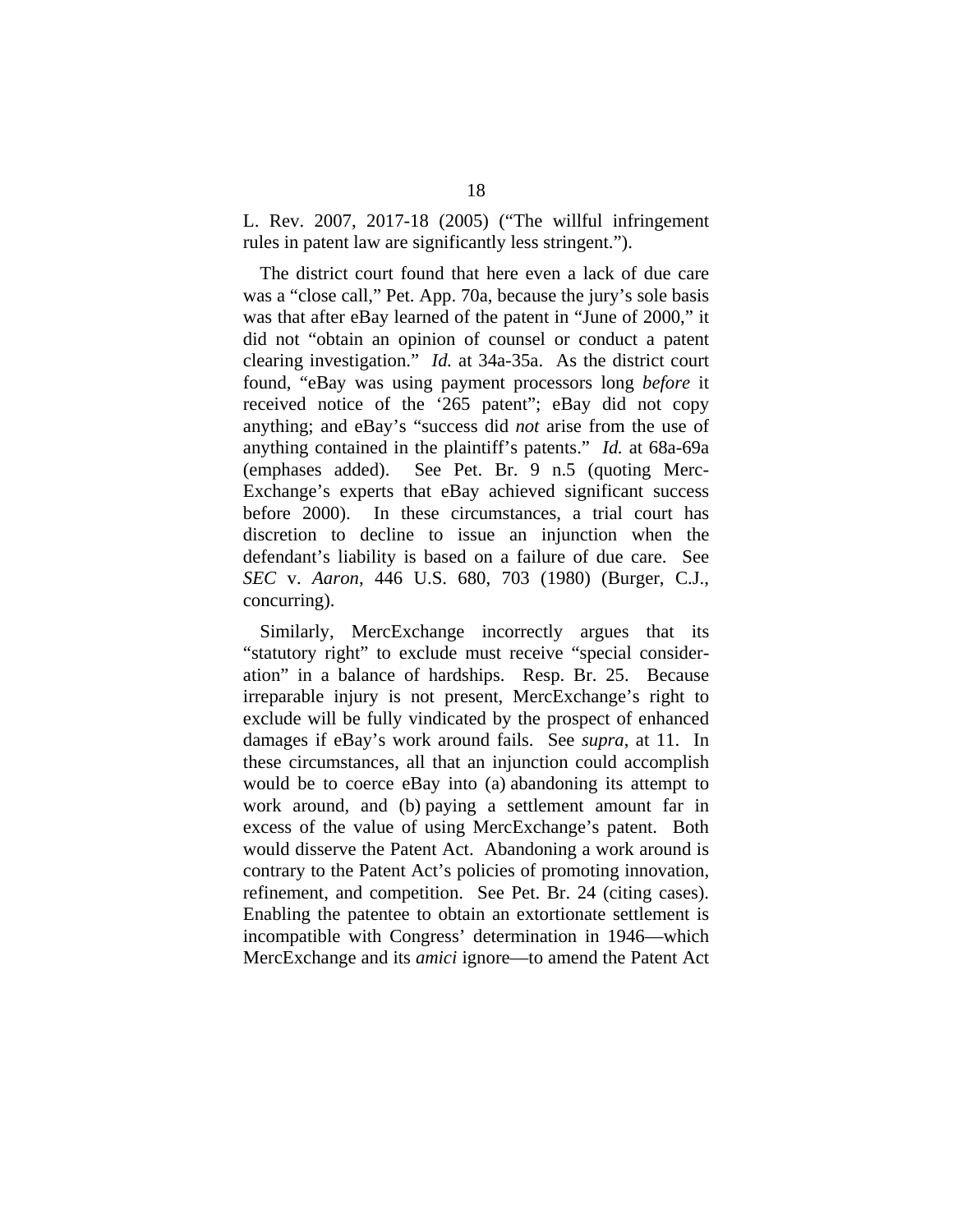so that a patentee could not obtain an infringer's profits in excess of the patentee's actual damages. *Id.* at 34.15

**C. The District Court Reasonably Weighed The Public Interest**: For similar reasons, MercExchange cannot show an abuse of discretion by citing "the strong public interest … in protecting the patent system's integrity" – which it offers as a synonym for a patentee's right to exclude. Resp. Br. 33, 43. The district court's decision protected the patentee's right to exclude in at least two ways. First, MercExchange could have shown irreparable injury by proving that eBay was not genuinely planning a sufficiently plausible work around. See *supra*, at 8-9. MercExchange does not even contend that it did this. Second, the district court stated that eBay may well face "enhanced damages" if its work around fails. Pet App. 59a.

Moreover, the district court correctly protected "the patent system's integrity" by noting the increased possibility of subsequent invalidation of a business method patent such as MercExchange's. See Pet. App. 59a. This cannot be criticized as an inapplicable, abstract overgeneralization, because subsequently the PTO's staff took written action *rejecting* all of the claims in the '265 patent. JA 1057. It hardly promotes respect for "the patent system's integrity" for courts to enforce injunctions on patents where the latest action from the PTO staff indicates that the patent is invalid.

 $15$  Indeed, evidently uncomfortable with the coercion that logically flows from its position, the United States concedes that if there is a remand, the district court would have discretion "to accommodate a wide variety of [eBay's] objections" and "legitimate concerns" by issuing a very narrow injunction. U.S. Br. 28-29. In fact, under Fed. R. Civ. P. 65(d), and independently of the four-factor test, the district court would have discretion to deny a permanent injunction "[b]ecause the proofs required for determining future infringing activity are not insignificant and not amenable to a narrowly tailored order." *Fuji Photo Film Co.* v. *Jazz Photo Corp.*, 394 F.3d 1368, 1380-81 (Fed. Cir. 2005).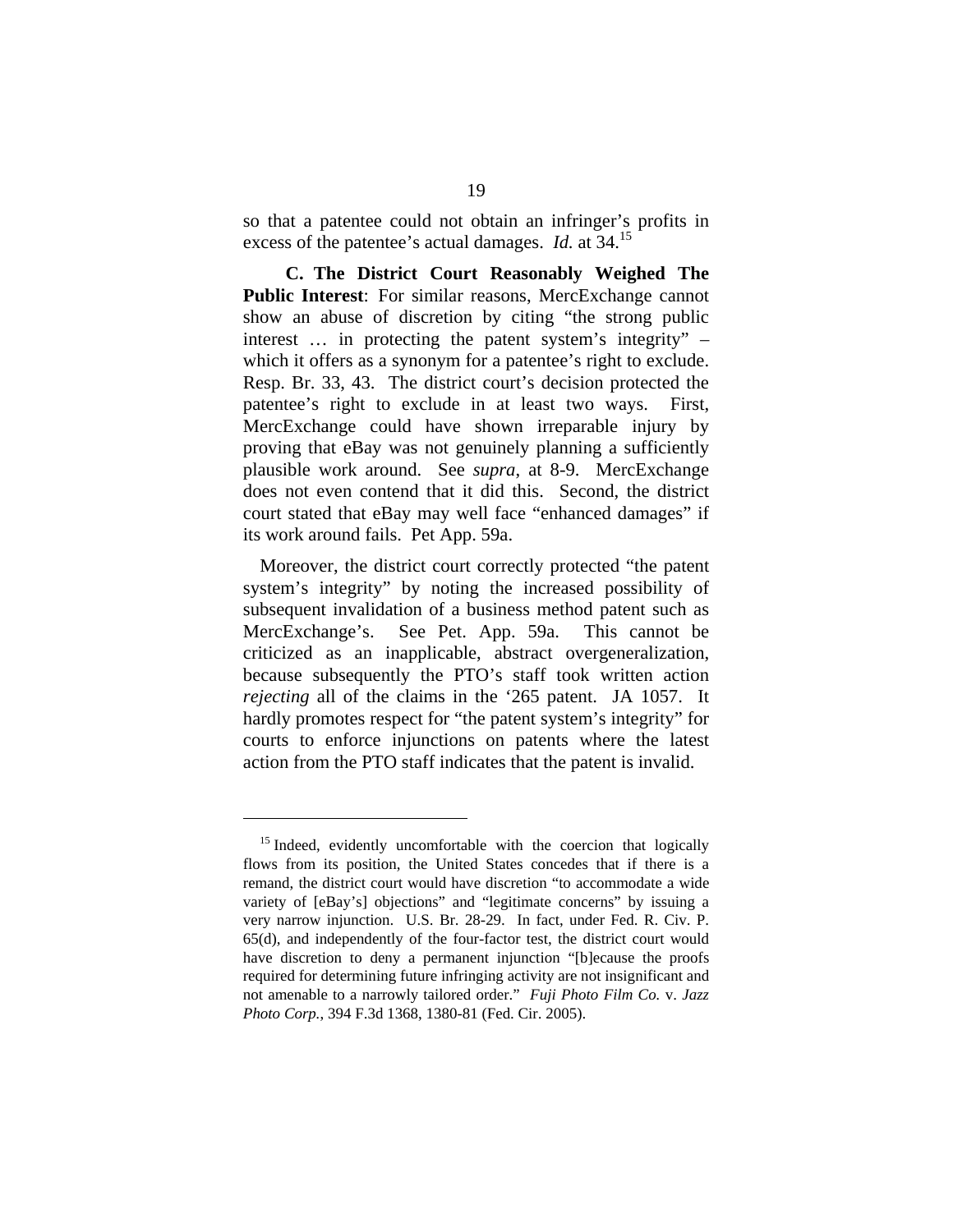Indeed, the United States concedes that because of the PTO staff's current rejection, the district court "would have discretion" to stay any injunction. U.S. Br. 27 n.27. The United States makes no attempt to reconcile how the PTO's action is sufficiently final to justify, by itself, a multi-year stay, but is somehow too "provisional," *id.* at 26, even to be considered in addressing whether to issue an injunction. The "public interest" does not change simply because a court is considering an injunction rather than a stay. See *Hilton* v. *Braunskill*, 481 U.S. 770, 776 (1987) (noting that fourth stay factor is "where the public interest lies").

\* \* \* \*

In sum, MercExchange and its *amici* do not identify a single fact that is missing from this case but that in another case might show an absence of irreparable injury, the presence of an adequate legal remedy, or a different balance of the hardships. Thus, their proposed presumptions, or statements about "general" tendencies, really amount to what MercExchange calls an "irrefutabl[e]" rule. Resp. Br. 28. Under that rule, without regard to the facts, a district court must grant an injunction except in the exceedingly "rare[]" case that satisfies a public interest exception. *Id.* at 33. But that is the very rule that the Federal Circuit has employed for twenty years, in complete disregard of Section 283's discretionary language. Pet. App. 26a. This Court should not accept any invitation to negate the abuse of discretion standard of review and the discretionary four-factor test by equating them to the Federal Circuit's erroneous approach. This Court can reestablish the correct approach only by upholding the district court's decision.

#### **CONCLUSION**

For the foregoing reasons, the judgment of the court of appeals should be reversed.